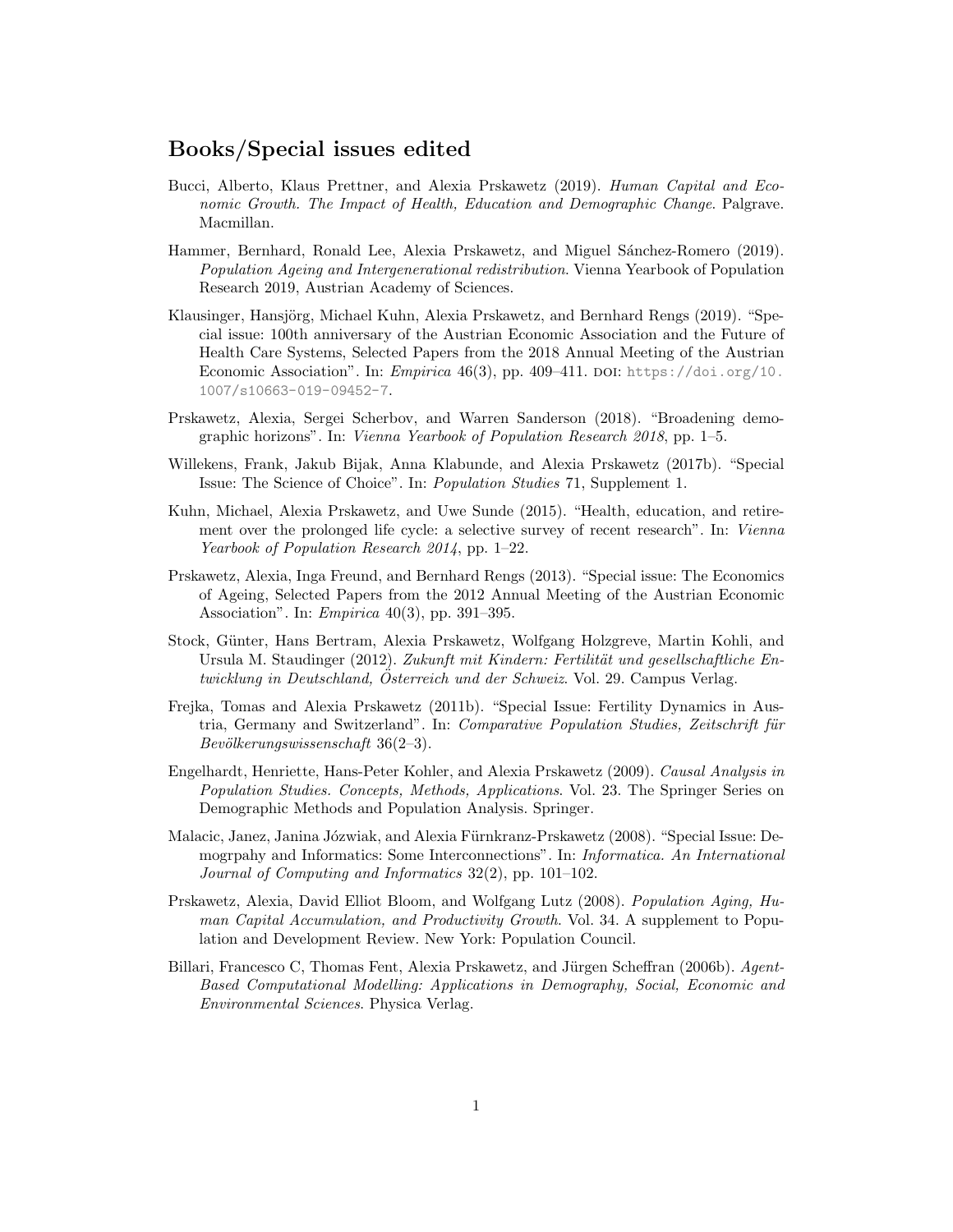- Billari, Francesco C. and Alexia Prskawetz (2003). Agent-Based Computational Demography: Using Simulation to Improve Our Understanding of Demographic Behaviour. Physica Verlag.
- Lutz, Wolfgang, Alexia Prskawetz, and Warren C. Sanderson (2002b). Population and Environment: Methods of Analysis. Vol. 28. A supplement to Population and Development Review. New York: Population Council.

# Journals

- Caulkins, Jonathan, Dieter Grass, Gustav Feichtinger, Richard Hartl, Peter M. Kort, Alexia Prskawetz, Andrea Seidl, and Stefan Wrzaczek (2021). "The optimal lockdown intensity of COVID-19". In: Journal of Mathematical Economics 93. DOI: [https://doi.org/](https://doi.org/https://doi.org/10.1016/j.jmateco.2021.102489) [10.1016/j.jmateco.2021.102489](https://doi.org/https://doi.org/10.1016/j.jmateco.2021.102489).
- S´anchez-Romero, Miguel, Vannessa di Lego, Alexia Prskawetz, and Bernardo L. Queiroz (2021). "An indirect method to monitor the fraction of people ever infected with COVID-19: An application to the United States." In:  $PLoSONE$  16(1). DOI: [https:](https://doi.org/https://doi.org/10.1371/journal.pone.0245845) [//doi.org/10.1371/journal.pone.0245845](https://doi.org/https://doi.org/10.1371/journal.pone.0245845).
- Caulkins, Jonathan, Dieter Grass, Gustav Feichtinger, Richard Hartl, Peter M. Kort, Alexia Prskawetz, Andrea Seidl, and Stefan Wrzaczek (2020). "How long should the COVID-19 lockdown continue?" In: PLoSONE 15(12). DOI: [https://doi.org/10.1371/journal.](https://doi.org/https://doi.org/10.1371/journal.pone.0243413) [pone.0243413](https://doi.org/https://doi.org/10.1371/journal.pone.0243413).
- S´anchez-Romero, Miguel, Ron Lee, and Alexia Prskawetz (2020). "Redistributive effects of different pension systems when longevity varies by socioeconomic status". In: Journal of the Economics of Ageing 17.
- Sánchez-Romero, Miguel and Alexia Prskawetz (2020). "The impact of reducing the pension generosity on inequality and schooling". In: DeEconomist 168, pp. 279–304. DOI: [https:](https://doi.org/https://doi.org/10.1007/s10645-020-09359-w) [//doi.org/10.1007/s10645-020-09359-w](https://doi.org/https://doi.org/10.1007/s10645-020-09359-w).
- Grames, Johanna, Dieter Grass, Peter M. Kort, and Alexia Prskawetz (2019a). "Optimal investment and location decisions of a firm in a flood risk area using impulse control theory". In: Central European Journal of Operations Research 27, pp. 1051–1077. DOI: [10.1007/s10100-018-0532-0](https://doi.org/10.1007/s10100-018-0532-0).
- Grames, Johanna, Ottavia Zoboli, David Laner, Helmut Rechberger, Matthias Zessner, Miguel Sánchez-Romero, and Alexia Prskawetz (2019b). "Understanding feedbacks between economic decisions and the phosphorus resource cycle: A general equilibrium model including material flows". In: Resources Policy 61, pp. 311–347. DOI: [https:](https://doi.org/https://doi.org/10.1016/j.resourpol.2019.02.010) [//doi.org/10.1016/j.resourpol.2019.02.010](https://doi.org/https://doi.org/10.1016/j.resourpol.2019.02.010).
- Istenič, Tanja, Bernhard Hammer, and Alexia Prskawetz (2019). "European National (Time) Transfer Accounts". In: Vienna Yearbook of Populatioln Research 17, pp. 201–221.
- Kuil, Linda, Gemma Carr, Alexia Prskawetz, Jose Luis Salinas, Alberto Viglione, and Günter Blöschel (2019). "Learning from the Ancient Maya: Exploring the Impact of Drought on Population Dynamics". In: *Ecological Economics* 157, pp.  $1\n-16$ . DOI:  $10.1016/j$ . [ecolecon.2018.10.018](https://doi.org/10.1016/j.ecolecon.2018.10.018).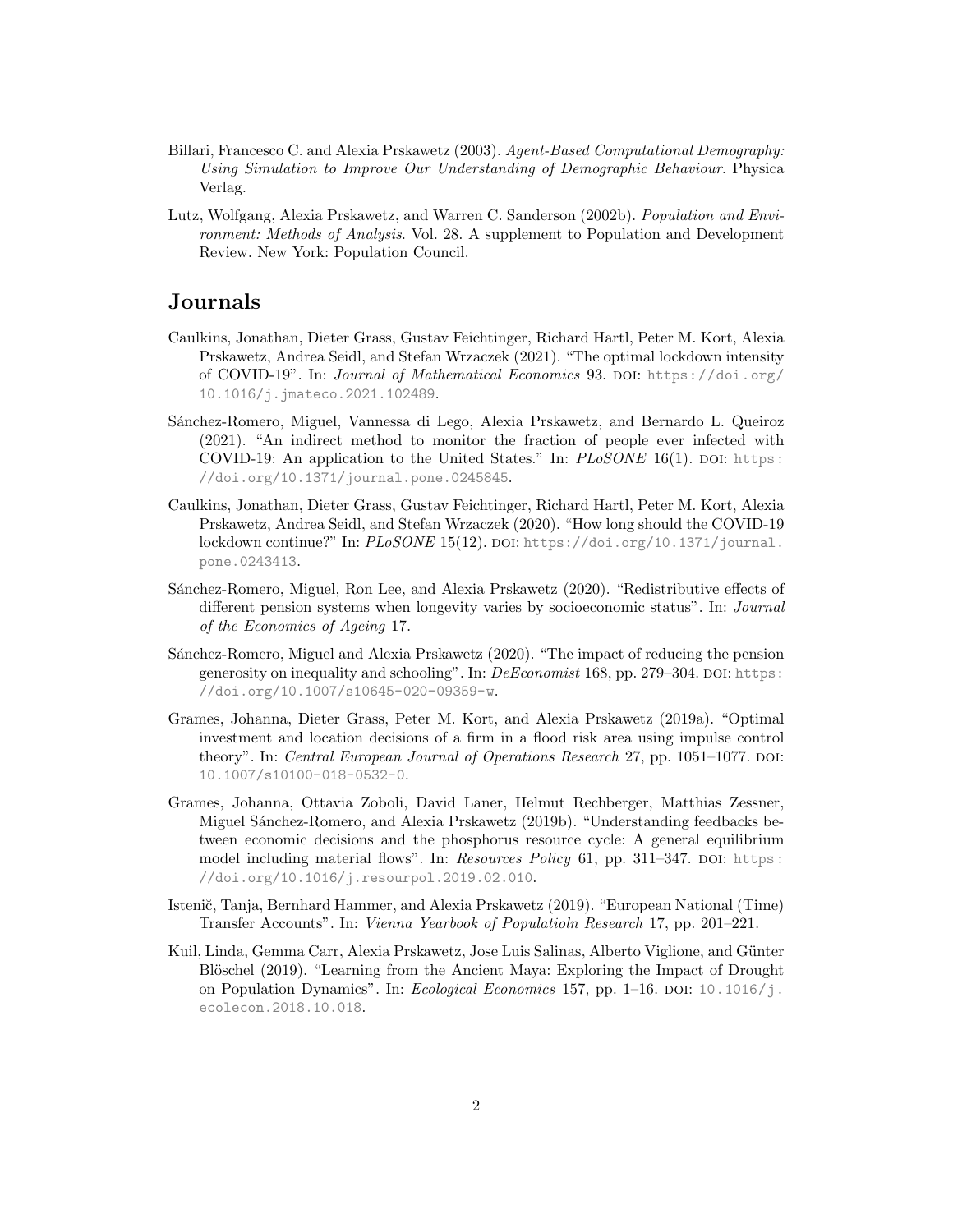- Lankisch, Clemens, Klaus Prettner, and Alexia Prskawetz (2019). "How can robots affect wage inequality?" In: *Economic Modelling* 81, pp. 161–169. DOI: [https://doi.org/](https://doi.org/https://doi.org/10.1016/j.econmod.2018.12.015) [10.1016/j.econmod.2018.12.015](https://doi.org/https://doi.org/10.1016/j.econmod.2018.12.015).
- Lutz, Wolfgang, Jesus Crespo Cuaresma, Endale Kebede, Alexia Prskawetz, W.C. Sanderson, and Erich Striessnig (2019). "Education rather than age structure brings demographic dividend". In: PNAS 116(26), pp. 12798-12803. DOI: [https://doi.org/10.](https://doi.org/https://doi.org/10.1073/pnas.1820362116) [1073/pnas.1820362116](https://doi.org/https://doi.org/10.1073/pnas.1820362116).
- Sánchez-Romero, Miguel, Gemma Abío, Montserrat Botey, Alexia Prskawetz, Jože Sambt, Meritxell Solé Juvés, Guadalupe Souto, Lili Vargha, and Concepció Patxot (2019). "Welfare state winners and losers in ageing societies". In: Vienna Yearbook of Population Research 17, pp. 9–36.
- S´anchez-Romero, Miguel and Alexia Prskawetz (2019a). "Optimal time allocation in active retirement". In: Central European Journal of Operations Research 28, pp. 401–424. DOI: [https://doi.org/10.1007/s10100-019-00663-8](https://doi.org/https://doi.org/10.1007/s10100-019-00663-8).
- Zannella, Marina, Bernhard Hammer, Alexia Prskawetz, and Jože Sambt (2019). "A Quantiative Assessment of the Rush Hour of Life in Austria, Italy and Slovenia". In: European Journal of Population 35, pp. 751–776. DOI: [https://doi.org/10.1007/s10680-018-](https://doi.org/https://doi.org/10.1007/s10680-018-9502-4) [9502-4](https://doi.org/https://doi.org/10.1007/s10680-018-9502-4).
- Hammer, Bernhard, Alexia Prskawetz, Róbert I. Gál, Lili Vargha, and Tanja Istenič (2018). "Human Capital Investment and the Sustainability of Public Transfer Systems Across Europe. An Evaluation based on National Transfer Accounts". In: Journal of Population Ageing 12, pp. 427-452. DOI: [10.1007/s12062-018-9224-8](https://doi.org/10.1007/s12062-018-9224-8).
- Prskawetz, Alexia and Bernhard Hammer (2018). "Does education matter? economic dependency ratios by education". In: Vienna Yearbook of Population Research 16, pp. 111– 134.
- Feichtinger, Gustav, Alexia Prskawetz, Andrea Seidl, Christa Simon, and Stefan Wrzaczek (2017). "A bifurcation analysis of gender equality and fertility". In: *Journal of Evolu*tionary Economics 27(5), pp. 1221–1243.
- Loichinger, Elke, Bernhard Hammer, Alexia Prskawetz, Michael Freiberger, and Joze Sambt (2017). "Quantifying Economic Dependency". In: European Journal of Population 33, pp. 351–380.
- Loichinger, Elke and Alexia Prskawetz (2017). "Changes in economic activity: The role of age and education". In: Demographic Research 36, pp. 1185–1208.
- S´anchez-Romero, Miguel, Dhalkat Ediev, Gustav Feichtinger, and Alexia Prskawetz (2017). "How many old people have ever lived on earth?" In: Demographic Research 36, pp. 1667– 1700. doi: [10.4054/DemRes.2017.36.54](https://doi.org/10.4054/DemRes.2017.36.54).
- Sánchez-Romero, Miguel and Alexia Prskawetz (2017a). "Redistributive effects of the US pension system among individuals with different life expectancy". In: The Journal of the Economics of Ageing 10, pp. 51–74.
- Berghammer, Caroline, Isabella Buber-Ennser, and Alexia Prskawetz (2016). "Childlessness intentions of young female researchers in Austria. Intendierte Kinderlosigkeit von jungen Wissenschaftlerinnen in Österreich". In: Zeitschrift für Familienforschung/Journal of Family Research 28(3).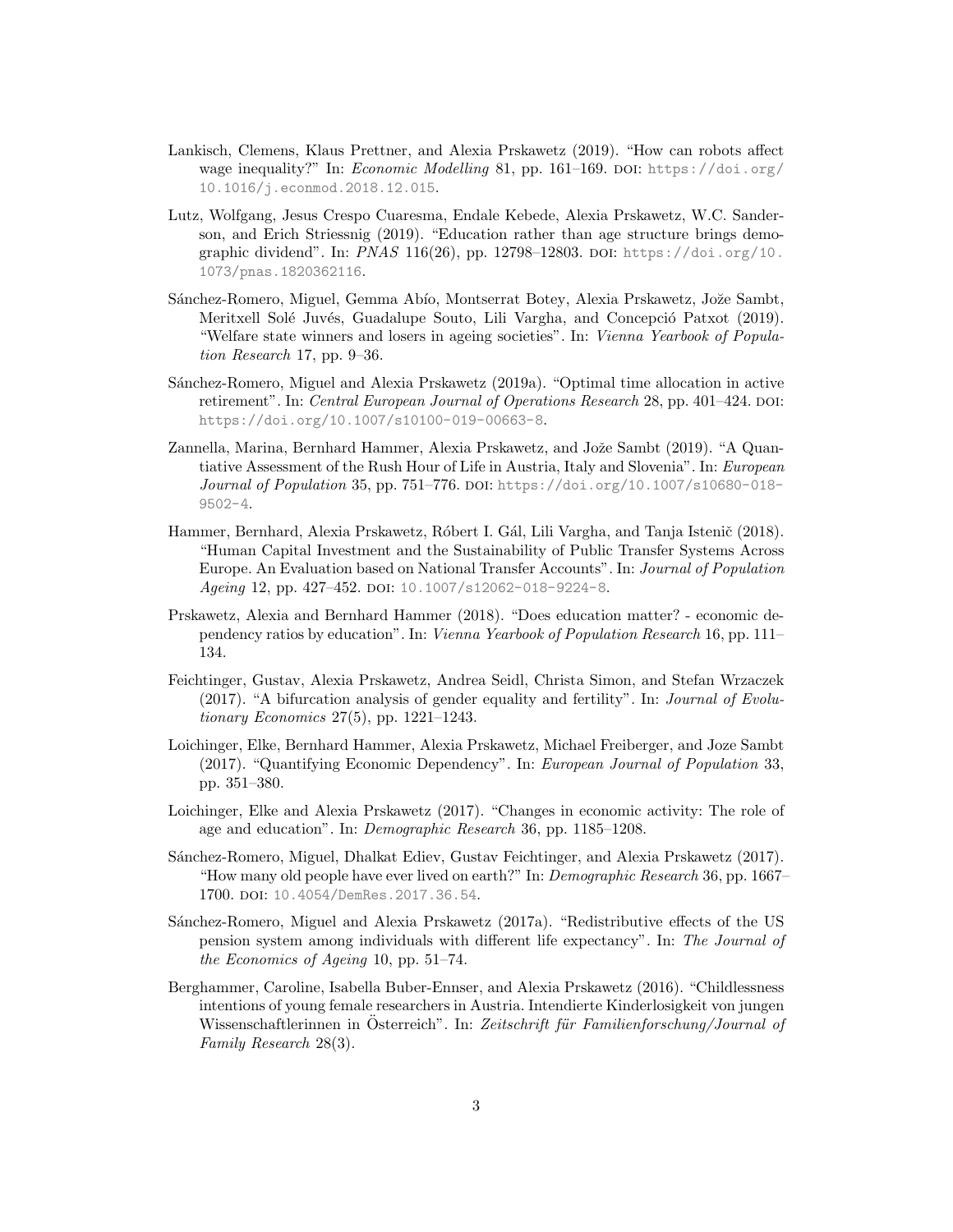- Grames, Johanna, Alexia Prskawetz, Dieter Grass, Alberto Viglione, and Günter Blöschl (2016). "Modeling the interaction between flooding events and economic growth". In: Ecological Economics 129, pp. 193–209.
- Kuil, Linda, Gemma Carr, Alberto Viglione, Alexia Prskawetz, and Günter Blöschl (2016). "Conceptualizing socio-hydrological drought processes: The case of the Maya collapse". In: Water Resources Research 52(8), pp. 6222–6242.
- Sánchez-Romero, Miguel, Hippolyte d'Albis, and Alexia Prskawetz (2016). "Education, lifetime labor supply, and longevity improvements". In: Journal of Economic Dynamics and Control 73, pp. 118–141.
- Grafeneder-Weissteiner, Theresa, Ingrid Kubin, Klaus Prettner, Alexia Prskawetz, and Stefan Wrzaczek (2015). "Coping with inefficiencies in a New Economic Geography model: The unintended consequences of policy interventions". In: Mathematical Social Sciences 76, pp. 146–157.
- Hammer, Bernhard, Alexia Prskawetz, and Inga Freund (2015). "Production activities and economic dependency by age and gender in Europe: A cross-country comparison". In: The Journal of the Economics of Ageing 5, pp. 86–97.
- Kuhn, Michael, Stefan Wrzaczek, Alexia Prskawetz, and Gustav Feichtinger (2015). "Optimal Choice of Health and Retirement in a Life-Cycle Model". In: Journal of Economic Theory 158, pp. 186–212.
- Prskawetz, Alexia and Jože Sambt (2014). "Economic support ratios and the demographic dividend in Europe". In: Demographic Research 30, pp. 963–1010.
- Fent, Thomas, Belinda Aparicio Diaz, and Alexia Prskawetz (2013). "Family policies in the context of low fertility and social structure". In: Demographic Research 29, pp. 963–998.
- Hammer, Bernhard and Alexia Prskawetz (2013). "The public reallocation of resources across age: a comparison of Austria and Sweden". In: Empirica 40(3), pp. 541–560.
- Mahlberg, Bernhard, Inga Freund, Jesús Crespo Cuaresma, and Alexia Fürnkranz-Prskawetz (2013a). "The age-productivity pattern: Do location and sector affiliation matter?" In: The Journal of the Economics of Ageing 1-2, pp. 72–82.
- Mahlberg, Bernhard, Inga Freund, Jesús Crespo Cuaresma, and Alexia Prskawetz (2013b). "Ageing, productivity and wages in Austria". In: Labour economics 22, pp. 5–15.
- Mahlberg, Bernhard, Inga Freund, and Alexia Prskawetz (2013). "Ageing, productivity and wages in Austria: sector level evidence". In: *Empirica* 40(4), pp. 561–584.
- Sánchez-Romero, Miguel, Jože Sambt, and Alexia Prskawetz (2013). "Quantifying the role of alternative pension reforms on the Austrian economy". In: Labour Economics 22, pp. 94–114.
- Strulik, Holger, Klaus Prettner, and Alexia Prskawetz (2013). "The past and future of knowledge-based growth". In: Journal of Economic Growth 18(4), pp. 411–437.
- Feichtinger, Gustav, Andrey A. Krasovskii, Alexia Prskawetz, and Vladimir M. Veliov (2012). "Optimal age-specific election policies in two-level organizations with fixed size". In: Central European Journal of Operations Research 20(4), pp. 649–677.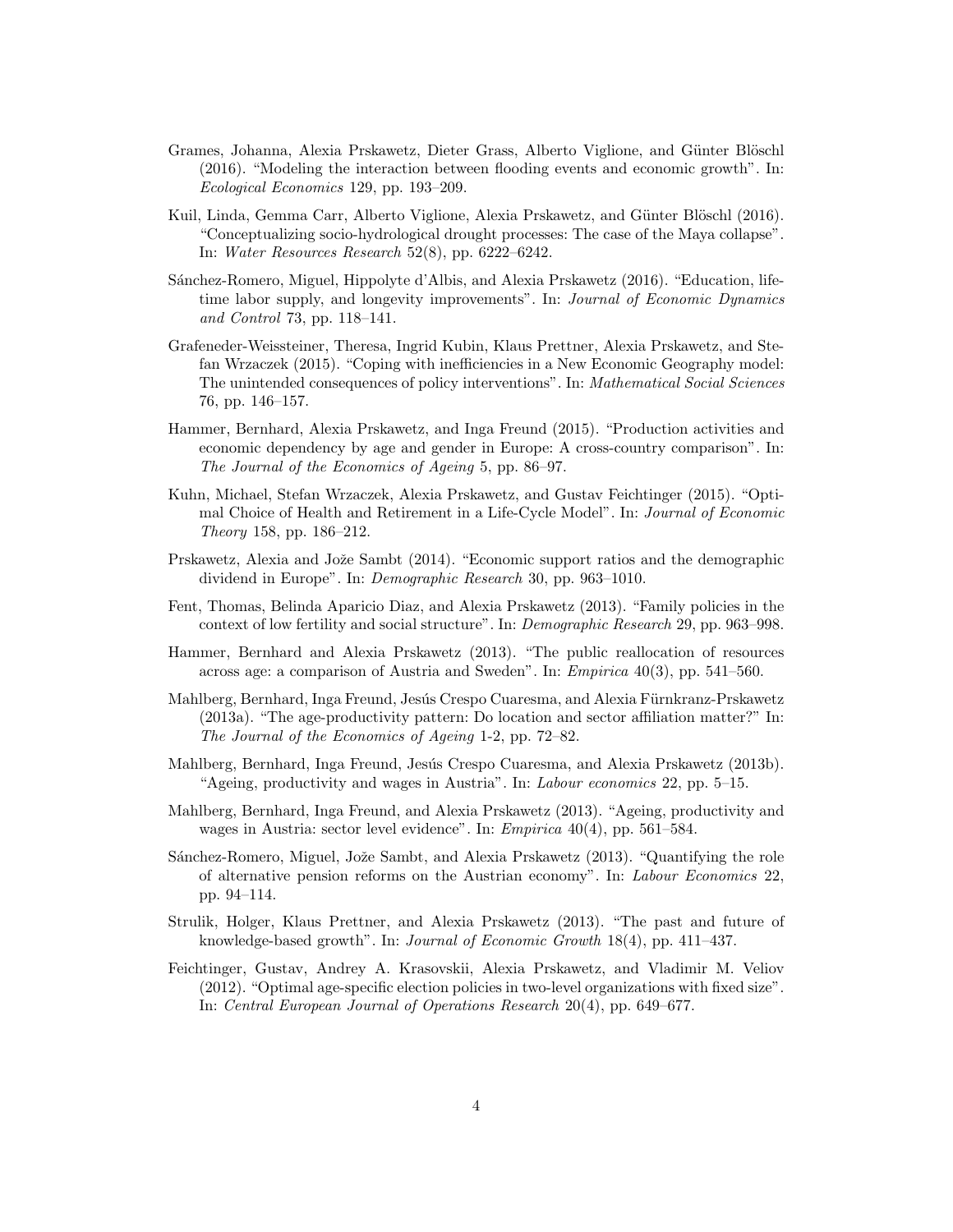- Prskawetz, Alexia, Tsvetomir Tsachev, and Vladimir M. Veliov (2012). "Optimal education in an age-structured model under changing labor demand and supply". In: Macroeconomic Dynamics 16(02), pp. 159–183.
- Riosmena, Fernando, Maria Winkler-Dworak, Alexia Prskawetz, and Gustav Feichtinger (2012). "The impact of policies influencing the demography of age-structured populations: lessons from academies of sciences". In: Genus 68(2), pp. 29–52.
- Thomson, Elizabeth, Maria Winkler-Dworak, Martin Spielauer, and Alexia Prskawetz (2012). "Union instability as an engine of fertility? A microsimulation model for France". In: Demography  $49(1)$ , pp. 175–195.
- Diaz, Belinda Aparicio, Thomas Fent, Alexia Prskawetz, and Laura Bernardi (2011). "Transition to parenthood: The role of social interaction and endogenous networks". In: Demography 48(2), pp. 559–579.
- Feichtinger, Gustav, Michael Kuhn, Alexia Prskawetz, and Stefan Wrzaczek (2011a). "The reproductive value as part of the shadow price of population". In: Demographic research 24(28), pp. 709–718.
- Kuhn, Michael, Stefan Wrzaczek, Alexia Prskawetz, and Gustav Feichtinger (2011a). "Externalities in a life cycle model with endogenous survival". In: Journal of Mathematical Economics  $47(4)$ , pp. 627–641.
- Engelhardt, Henriette, Isabella Buber, Vegard Skirbekk, and Alexia Prskawetz (2010). "Social involvement, behavioural risks and cognitive functioning among older people". In: Ageing and Society 30(05), pp. 779–809.
- Kim, Jungho and Alexia Prskawetz (2010). "External shocks, household consumption and fertility in Indonesia". In: Population Research and Policy Review 29(4), pp. 503–526.
- Lyngstad, Torkild Hovde and Alexia Prskawetz (2010). "Do siblings' fertility decisions influence each other?" In: Demography 47(4), pp. 923–934.
- Mishra, Tapas, Alexia Prskawetz, Mamata Parhi, and Claude Diebolt (2010). "Shock persistence in output and the role of stochastic population growth". In: Economics Bulletin 30(3), pp. 2437–2449.
- Prettner, Klaus and Alexia Prskawetz (2010a). "Decreasing fertility, economic growth and the intergenerational wage gap". In: Empirica 37(2), pp. 197–214.
- Prettner, Klaus and Alexia Prskawetz (2010b). "Demographic change in models of endogenous economic growth. A survey." In: Central European Journal of Operations Research 18(4), pp. 593–608.
- Wrzaczek, Stefan, Michael Kuhn, Alexia Prskawetz, and Gustav Feichtinger (2010). "The reproductive value in distributed optimal control models". In: Theoretical population  $\frac{biology}{77(3)}$ , pp. 164–170.
- Kim, Jungho, Henriette Engelhardt, Alexia Prskawetz, and Arnstein Aassve (2009). "Does fertility decrease household consumption?: An analysis of poverty dynamics and fertility in Indonesia". In: Demographic Research 20(26), pp. 623–656.
- Prskawetz, Alexia, Marija Mamolo, and Henriette Engelhardt (2009). "On the relation between fertility, natality, and nuptiality". In: European Sociological Review 26(6), pp. 675–689.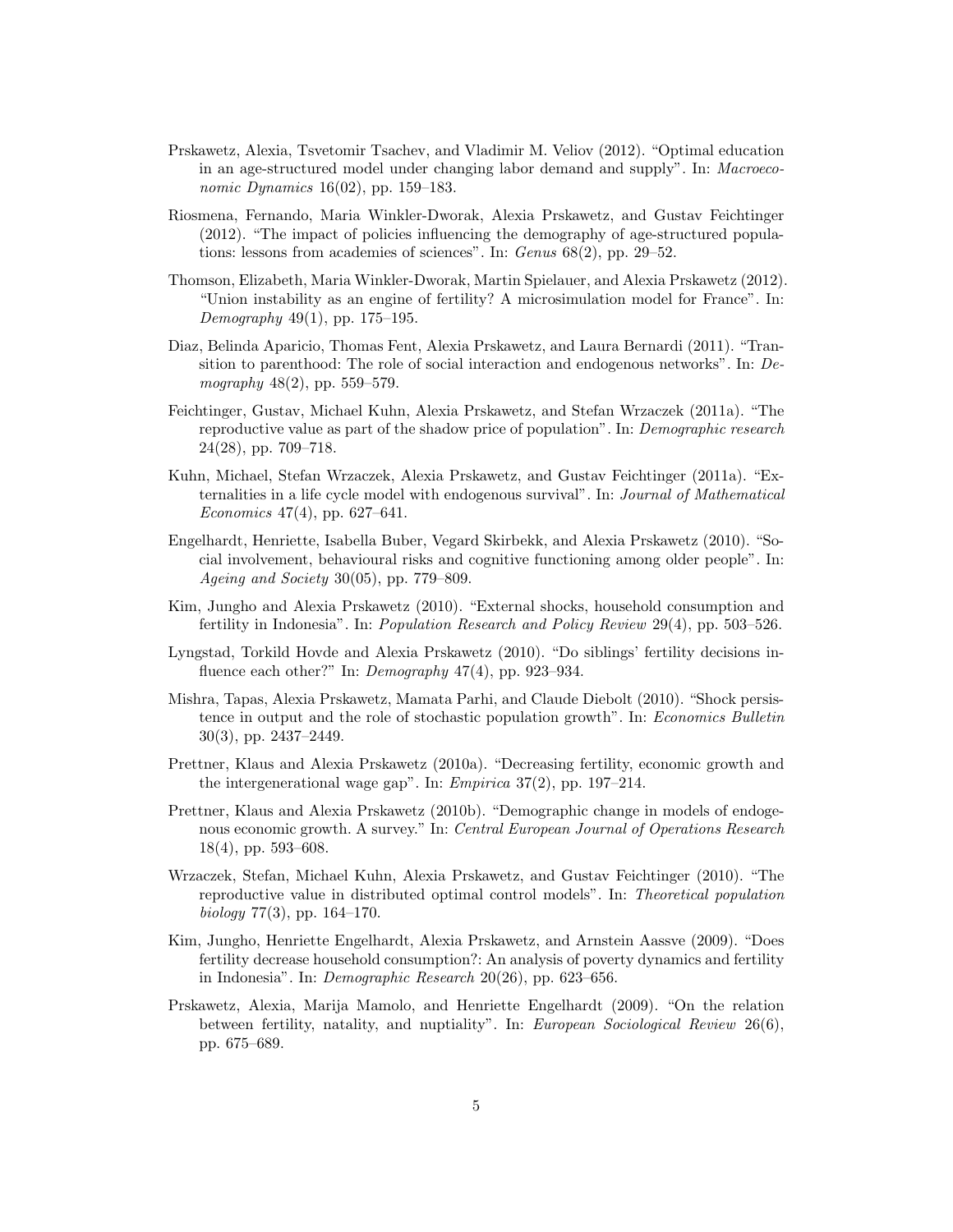- Vitali, Agnese, Francesco C. Billari, Alexia Prskawetz, and Maria Rita Testa (2009). "Preference theory and low fertility: A comparative perspective". In: European Journal of Population 25(4), pp. 413–438.
- Dalton, Michael, Brian C O'Neill, Alexia Prskawetz, Leiwen Jiang, and John Pitkin (2008). "Population aging and future carbon emissions in the United States". In: Energy Eco*nomics* 30(2), pp. 642–675.
- Heiland, Frank, Alexia Prskawetz, and Warren C. Sanderson (2008). "Are individuals' desired family sizes stable? Evidence from West German panel data". In: European Journal of Population 24(2), pp. 129–156.
- Prskawetz, Alexia, Bernhard Mahlberg, and Vegard Skirbekk (2008). "Alters-und Bildungsstruktur der Arbeitnehmer in österreichischen Unternehmen 2001". In: Statistische Nachrichten 2, pp. 127–134.
- Prskawetz, Alexia, Tomáš Sobotka, Isabella Buber, Henriette Engelhardt, and Richard Gisser (2008). "Austria: Persistent low fertility since the mid-1980s". In: *Demographic* Research 19(12), pp. 293–360.
- Billari, Francesco C, Alexia Prskawetz, Belinda Aparicio Diaz, and Thomas Fent (2007). "The "Wedding-Ring": An agent-based marriage model based on social interaction". In: Demographic Research 17(3), pp. 59–82.
- Feichtinger, Gustav, Maria Winkler-Dworak, Inga Freund, and Alexia Fürnkranz-Prskawetz (2007a). "Zur Altersdynamik gelehrter Gesellschaften-dargestellt am Beispiel der OAW". ¨ In: Anzeiger der philosophisch-historischen Klasse 141, pp. 43–74.
- Feichtinger, Gustav, Maria Winkler-Dworak, Inga Freund, Alexia Prskawetz, and Fernando Riosmena (2007c). "On the age dynamics of learned societies—taking the example of the Austrian Academy of Sciences". In: Vienna yearbook of population research 2007, pp. 107–131.
- Prskawetz, Alexia and Thomas Fent (2007). "Workforce ageing and the substitution of labour: The role of supply and demand of labour in Austria". In: Metroeconomica 58(1), pp. 95–126.
- Prskawetz, Alexia, Tomas Kögel, Warren C. Sanderson, and Sergei Scherbov (2007b). "The effects of age structure on economic growth: An application of probabilistic forecasting to India". In: International Journal of Forecasting 23(4), pp. 587–602.
- Prskawetz, Alexia and Vladimir M. Veliov (2007). "Age-specific dynamic labor demand and human capital investment". In: Journal of Economic Dynamics and Control 31(12), pp. 3741–3777.
- Aassve, Arnstein, Henriette Engelhardt, Francesca Francavilla, Abbi Mamo Kedir, Jungho Kim, Fabrizia Mealli, Letizia Mencarini, Stephen Pudney, and Alexia Prskawetz (2006). "Poverty and fertility dynamics: a comparative analysis for Albania, Ethiopia, Indonesia and Vietnam". In: Population Review 45(2), pp. 1–23.
- Billari, Francesco C, Johannes Fürnkranz, and Alexia Prskawetz (2006). "Timing, sequencing, and quantum of life course events: A machine learning approach". In: European Journal of Population 22(1), pp. 37–65.
- Prskawetz, Alexia and Barbara Zagaglia (2005). "Second births in Austria". In: Vienna Yearbook of Population Research, pp. 143–170.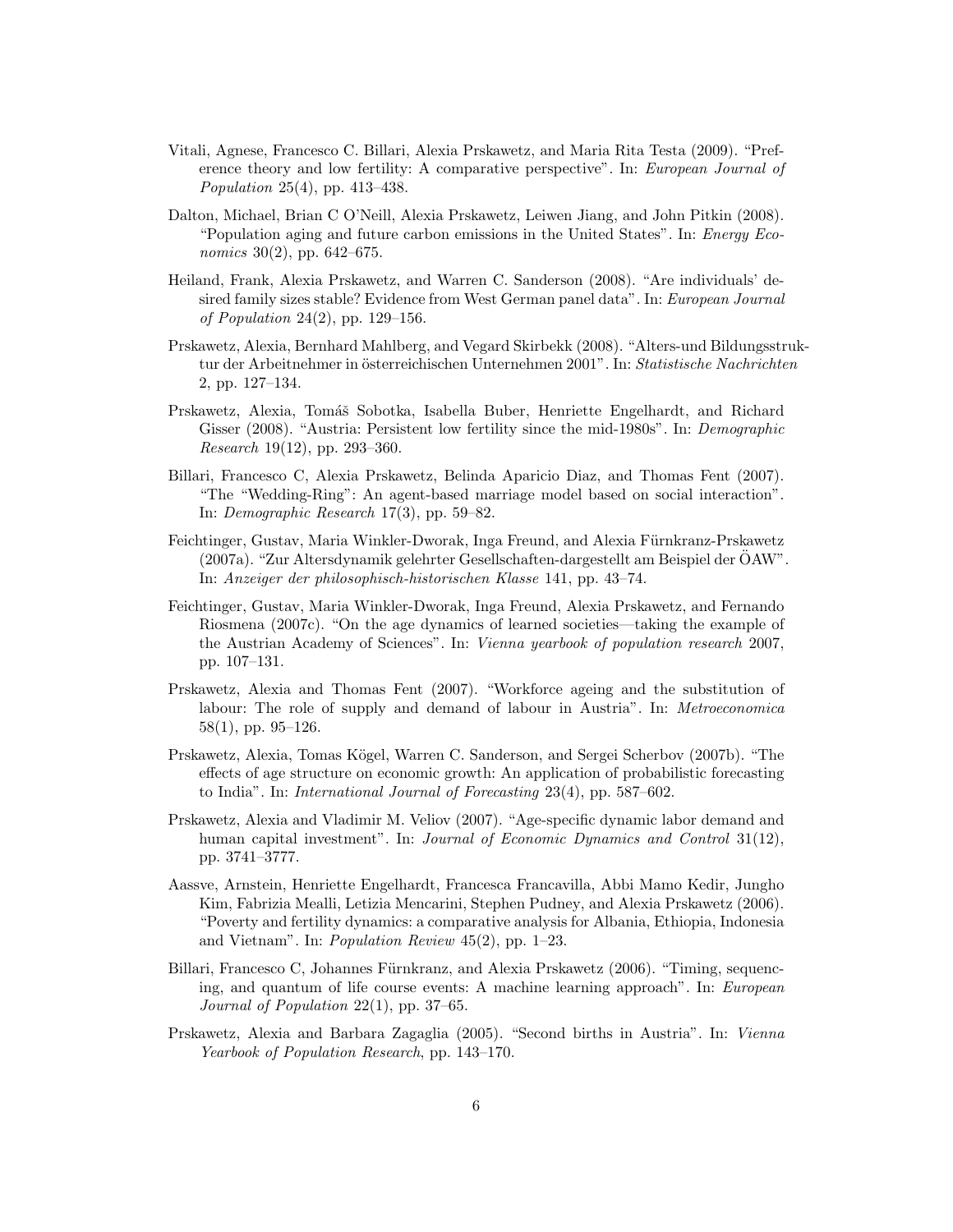- Prskawetz, Alexia, Barbara Zagaglia, Thomas Fent, and Vegard Skirbekk (2005b). "Decomposing the change in labour force indicators over time". In: Demographic Research 13(7), pp. 163–188.
- Engelhardt, Henriette, Tomas Kögel, and Alexia Prskawetz (2004). "Fertility and female employment reconsidered: a macro level time series analysis". In: Population Studies 58(1), pp. 109–120.
- Engelhardt, Henriette and Alexia Prskawetz (2004). "On the Changing Correlation between Fertility and Female Employment over Time and Space". In: European Journal of Population 20(1), pp. 35–62.
- Feichtinger, Gustav, Alexia Prskawetz, and Vladimir M Veliov (2004). "Age-structured optimal control in population economics". In: Theoretical Population Biology 65(4), pp. 373–387.
- Prskawetz, Alexia, Jiang Leiwen, and Brian C O'Neill (2004). "Demographic composition and projections of car use in Austria". In: Vienna yearbook of population research, pp. 175–201.
- Skirbekk, Vegard, Hans-Peter Kohler, and Alexia Prskawetz (2004). "Birth month, school graduation, and the timing of births and marriages". In: Demography 41(3), pp. 547– 568.
- Vikat, Andres, Elizabeth Thomson, and Alexia Prskawetz (2004). "Childrearing responsibility and stepfamily fertility in Finland and Austria". In: European Journal of Population  $20(1)$ , pp. 1–21.
- Prskawetz, Alexia, Alessandra Gragnani, and Gustav Feichtinger (2003). "Reconsidering the dynamic interaction of renewable resources and population growth: a focus on long-run sustainability". In: Environmental Modeling & Assessment 8(1), pp. 35–45.
- Prskawetz, Alexia, Andres Vikat, Dimiter Philipov, and Henriette Engelhardt (2003). "Pathways to stepfamily formation in Europe: Results from the FFS". In: Demographic research  $8(5)$ , pp. 107–150.
- Prskawetz, Alexia, Maria Winkler-Dworak, and Gustav Feichtinger (2003). "Production, distribution and insecurity of food: a dynamic framework". In: Structural Change and Economic Dynamics 14(3), pp. 317–337.
- Dworak, Maria, Franz Wirl, Alexia Prskawetz, and Gustav Feichtinger (2002). "Optimal long-run budgetary policies subject to the Maastricht criteria or a stability pact". In: Macroeconomic Dynamics 6(05), pp. 665–686.
- Ewert, Ulf Christian and Alexia Prskawetz (2002). "Can regional variations in demographic structure explain regional differences in car use? A case study in Austria". In: Population and Environment 23(3), pp. 315–345.
- Thomson, Elizabeth, Jan M. Hoem, Andres Vikat, Alexia Prskawetz, Isabella Buber, Laurent Toulemon, Ursula Henz, A. Godecker, and Vladimira Kantorova (2002). "Childbearing in stepfamilies: how parity matter". In: Dynamics of Fertility and Partnership in Europe: Insights and Lessons from Comparative Research. Ed. by Macura, Miroslav, Beets, Gijs, Klijzing, Erik, and Corijn, Martine. Vol. 2. Geneva/NewYork: United Nations. Economic Commission for Europe., pp. 87–99.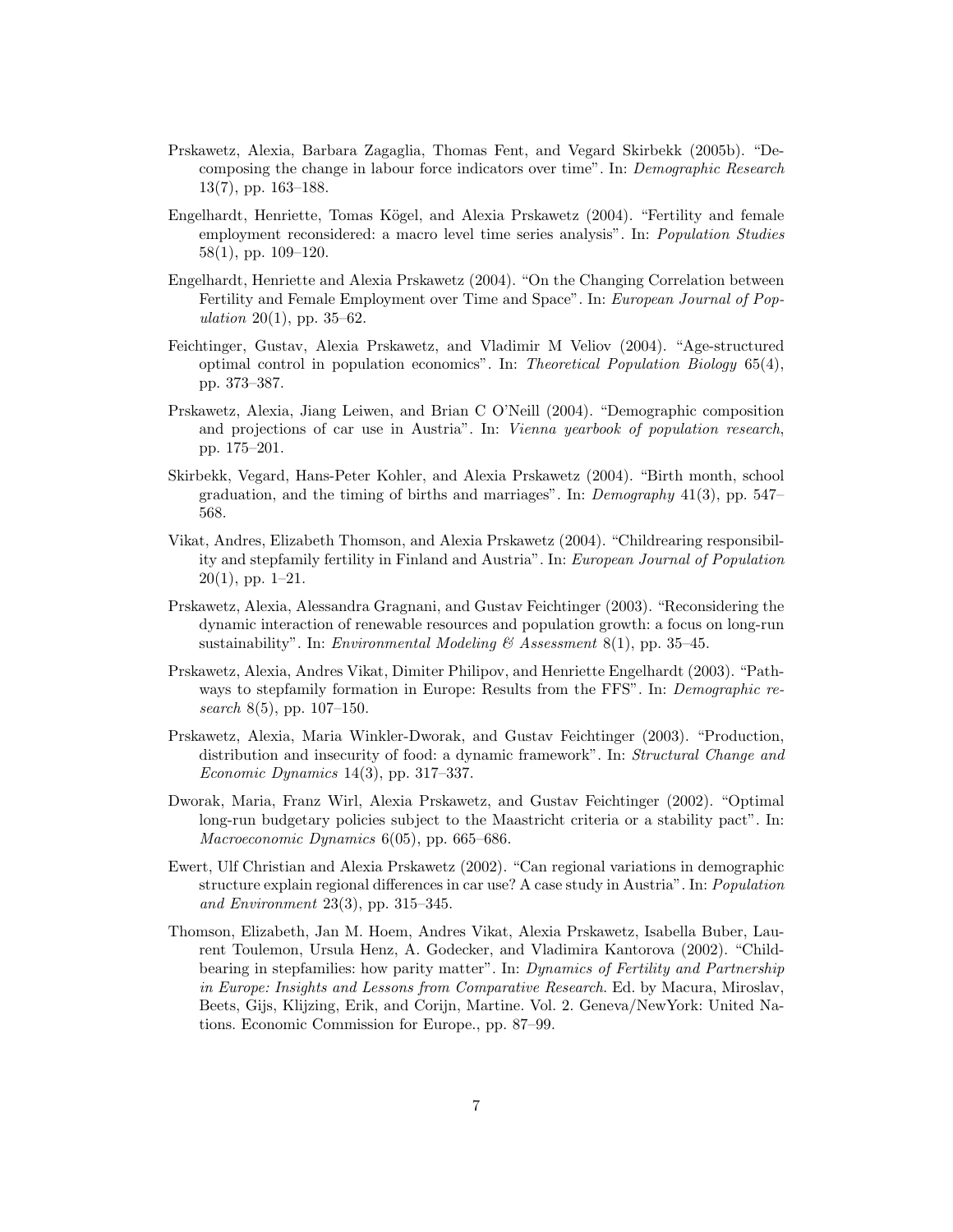- Hoem, Jan M., Alexia Prskawetz, and Gerda Neyer (2001a). "Autonomy or conservative adjustment? The effect of public policies and educational attainment on third births in Austria, 1975-96". In: Population Studies 55(3), pp. 249–261.
- Kögel, Tomas and Alexia Prskawetz (2001). "Agricultural productivity growth and escape from the Malthusian trap". In: Journal of Economic Growth 6(4), pp. 337–357.
- Prskawetz, Alexia and Lawrence R Carter (2001). "Untersuchung struktureller Brüche in der Mortalitätsentwicklung in Osterreich unter Benutzung der Lee-Carter-Methode". In: Demographische Informationen, pp. 69–80.
- Buber, Isabella and Alexia Prskawetz (2000). "Fertility in second unions in Austria: Findings from the Austrian FFS". In: Demographic Research 3(2), p. 44.
- Kohler, Hans-Peter, Francesco C. Billari, Alexia Fürnkranz-Prskawetz, and Jan M. Hoem (2000). "Max-Planck-Institut für demografische Forschung: Forschungsschwerpunkte des Forschungsprogramms "Fertilität, Familiendynamik and Bevölkerungsentwicklun-<br>  $\lim_{n \to \infty} E_{\text{rel}}(t) = E_{\text{rel}}(t) = \lim_{n \to \infty} 12(0) = 110$ gen"". In: Zeitschrift für Familienforschung 12(2), pp. 109–119.
- Prskawetz, Alexia, Gunter Steinmann, and Gustav Feichtinger (2000). "Human capital, technological progress and the demographic transition\*". In: Mathematical Population Studies 7(4), pp. 343–363.
- Fürnkranz-Prskawetz, Alexia, Jan M. Hoem, and Gerda Neyer (1999a). Third births in Austria: The effect of public policies, educational attainment and labour-force attachment. Tech. rep. 2162. CEPR Discussion Papers.
- Prskawetz, Alexia (1999). "Optimal fiscal policy and the Maastricht criteria". In: Mathematical and Computer Modelling of Dynamical Systems 5(1), pp. 1–17.
- Gragnani, Alessandra, Alexandra Milik, Alexia Prskawetz, and Warren C Sanderson (1998). "Persistent unstable equilibria and the grace period in dynamic models of environmental change". In: Dynamics and Stability of Systems 13(1), pp. 3–25.
- Prskawetz, Alexia (1998). "Government debt, budget surplus, and popularity of politicians". In: Journal of Optimization Theory and Applications 98(1), pp. 131–149.
- Prskawetz, Alexia, Gustav Feichtinger, and Mikulàš Luptàčik (1998). "The accomplishment of the Maastricht criteria with respect to initial debt". In: Journal of Economics 68(2), pp. 93–110.
- Prskawetz, Alexia, Gustav Feichtinger, Mikulàš Luptàčik, Alexandra Milik, Franz Wirl, Franz Hof, and Wolfgang Lutz (1998). "Endogenous growth of population and income depending on resource and knowledge". In: European Journal of Population 14(4), pp. 305–331.
- Stark, Oded, Christian Helmenstein, and Alexia Prskawetz (1998). "Human capital depletion, human capital formation, and migration: a blessing or a "curse"?" In: Economics Letters  $60(3)$ , pp. 363-367.
- Steinmann, Gunter, Alexia Prskawetz, and Gustav Feichtinger (1998). "A Model on the Escape from the Malthusian Trap". In: Journal of Population Economics 11(4), pp. 535– 550.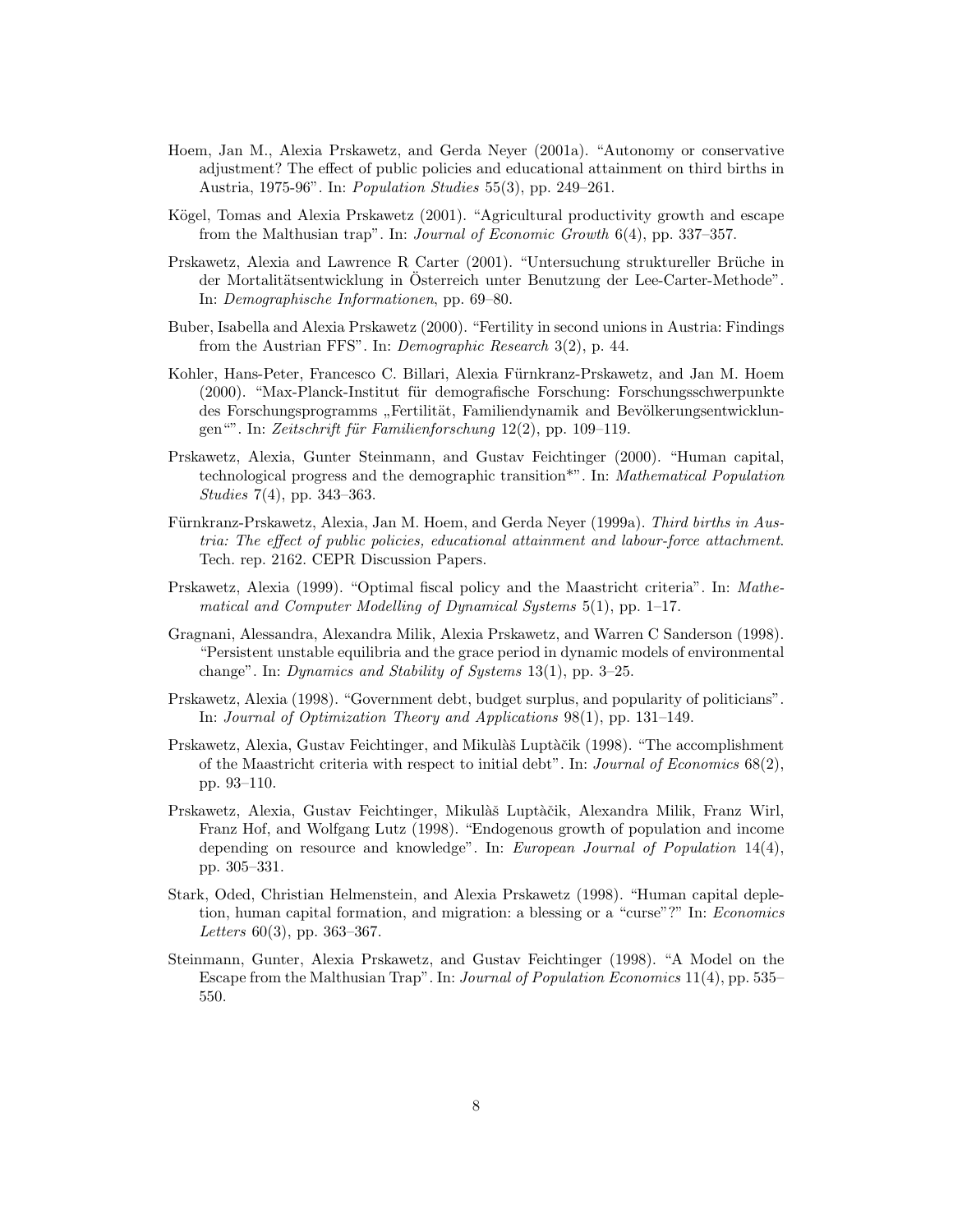- Behrens, Doris A, Gustav Feichtinger, and Alexia Prskawetz (1997). "Complex dynamics and control of arms race". In: European Journal of Operational Research 100(1), pp. 192– 215.
- Buber, Isabella and Alexia Prskawetz (1997). "Mein Kind—dein Kind—unser Kind: Der Einfluss von vor-partnerschaftlichen Kindern auf das Fertilitätsverhalten in zweiten Lebensgemeinschaften". In: Demographische Informationen, pp. 11–19.
- Stark, Oded, Christian Helmenstein, and Alexia Prskawetz (1997). "A brain gain with a brain drain". In: Economics letters 55(2), pp. 227–234.
- Feichtinger, Gustav, Alexia Prskawetz, Eduard Gröller, and Georg Fischel (1996). "Despotism and anarchy in ancient China: visualizing the dynastic cycle". In: *Jahrbuch für* Wirtschaftswissenschaften/Review of Economics 47, pp. 1–13.
- Gröller, Eduard, Rainer Wegenkittl, Alexandra Milik, Alexia Prskawetz, Gustav Feichtinger, and Warren C. Sanderson (1996). "The geometry of wonderland". In: Chaos, Solitons  $\mathcal{B}$  Fractals 7(12), pp. 1989–2006.
- Milik, Alexandra and Alexia Prskawetz (1996). "Slow-fast dynamics in a model of population and resource growth". In: *Mathematical Population Studies*  $6(2)$ , pp. 155–169.
- Milik, Alexandra, Alexia Prskawetz, Gustav Feichtinger, and Warren C. Sanderson (1996). "Slow-fast dynamics in Wonderland". In: *Environmental Modeling*  $\&$  Assessment 1(1-2), pp. 3–17.
- Feichtinger, Gustav, Alexia Prskawetz, W. Herold, and P. Zinner (1995). "Habit formation with threshold adjustment: addiction may imply complex dynamics". In: *Journal of* Evolutionary Economics 5(2), pp. 157–172.
- Kytir, Josef and Alexia Prskawetz (1995). "Life expectancy at age 60—Epidemiologic scenarios assuming delayed mortality for selected causes of death". In: European Journal of Population 11(3), pp. 261–273.
- Prskawetz, Alexia (1995). "Ökonomische Aspekte von Migration: Der Kapitaltransfer ausländischer Arbeitskräfte". In: Demographische Informationen, pp. 54–59.
- Prskawetz, Alexia and Gustav Feichtinger (1995). "Endogenous population growth may imply chaos". In: Journal of Population Economics 8(1), pp. 59–80.
- Prskawetz, Alexia (1994). "Testen nichtlinearer Dynamiken in demographischen Zeitreihen". In: Österreichische Zeitschrift für Statistik und Informatik  $23(2)$ , pp. 107–130.
- Prskawetz, Alexia, Gustav Feichtinger, and Franz Wirl (1994a). "A nonlinear model of population growth and renewable resources". In: Chaotische Nachrichten 31, pp. 16– 21.
- Prskawetz, Alexia, Gustav Feichtinger, and Franz Wirl (1994b). "Endogenous population growth and the exploitation of renewable resources". In: Mathematical Population Studies  $5(1)$ , pp. 87–106.
- Kytir, Josef and Alexia Prskawetz (1993). "Entwicklung der Lebenserwartung im Rentenalter - epidemiologische Szenarien unter der Annahme "verzögerter "Mortalität bei aus-<br>sensiblen Technose kullen Zeitzehnitt für Banälkung zurigenze keft 10(3) zur 190 gewählten Todesursachen". In: *Zeitschrift für Bevölkerungswissenschaft* 19(2), pp. 189– 202.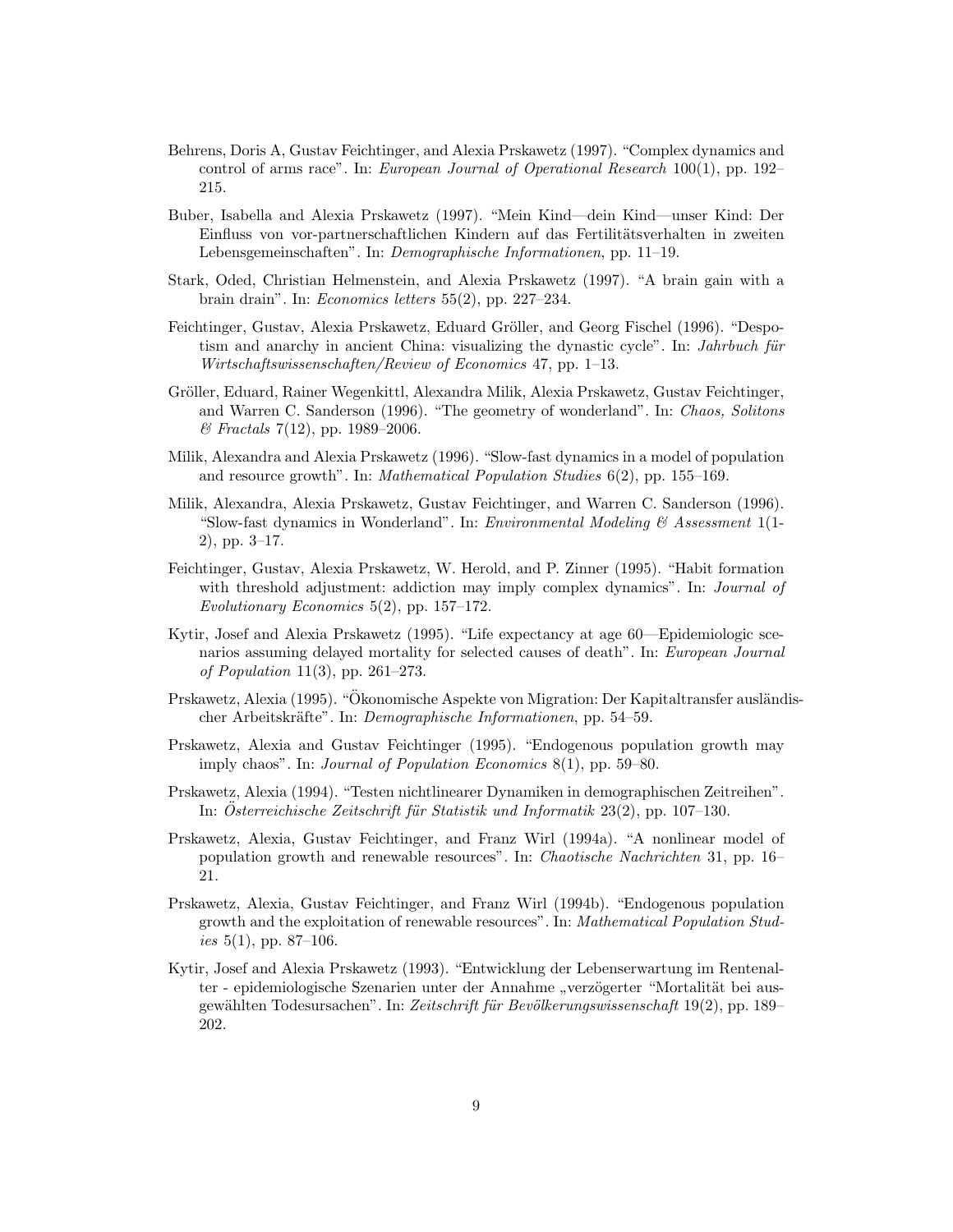- Feichtinger, Gustav and Alexia Prskawetz (1992). "Seltsames Verhalten nichtlinearer demographischer Prozesse". In: Acta Demographica 1992. Springer, pp. 131–156.
- Prskawetz, Alexia (1992a). "Deterministic chaos versus stochastic modeling in demography". In: Zeitschrift für Bevölkerungswissenschaft 18(4), pp. 495–517.
- Prskawetz, Alexia (1992b). "Nichtlineare Demoökonomie". PhD thesis. Thesis at the Technical University of Vienna.

## Book chapters

- Sobotka, Tomáš and Alexia Fürnkranz-Prskawetz (2020). "Demographic change in Central, Eastern and Southeastern Europe: trends, determinants and challenges". In: 30 Years of Transition in Europe. Looking Back and looking Beyond in CESEE Countries. Ed. by Holzmann, Robert, Ritzberger-Grünwald, Doris, and Schuberth, Helene. Edward Elgar Publishing, pp. 196–222.
- Sánchez-Romero, Miguel and Alexia Prskawetz (2019c). "Social Security: Long-Term Financing and Reform". In: *Encyclopedia of Gerontology and Population Aging*. Ed. by GU, D. and Dupre, E. Springer, https://doi.org/10.1007/978-3-319-69892-2 535-1.
- Skritek, Bernhard, Jesus Crespo Cuaresma, Arkadii Kryazhimskii, Klaus Prettner, Alexia Prskawetz, and Elena Rovenskaya (2019). "Optimal Life-Cycle Education Decisions of Atomistic Individuals". In: Human Capital and Economic Growth. Ed. by Bucci, Alberto, Prettner, Klaus, and Prskawetz, Alexia. Springer Nature, https://dx.doi.org/10.1007/978- 3-030-21599-62, pp. 27–54.
- S´anchez-Romero, Miguel, Stefan Wrzaczek, Alexia Prskawetz, and Gustav Feichtinger (2018). "Does Demography Change Wealth Inequality?" In: Control Systems and Mathematical Methods in Economics, Lecture Notes in Economics and Mathematical Systems 687. Ed. by Gustav Feichtinger Kovacevic, Raimund M. and Tragler, Gernot. Springer, pp. 349–375.
- Striessnig, Erich and Alexia Fürnkranz-Prskawetz (2018). "Demographie und Gesellschaft". In: Umwelt und Gesellschaft. Herausforderung für Wissenschaft und Politik, KIOES  $Opinions$  8. Ed. by Winiwarter, Verena. OAW, pp. 85–92.
- Willekens, Frank, Jakub Bijak, Anna Klabunde, and Alexia Prskawetz (2017a). "Introduction to the Special Issue: The Science of Choice". In: Population Studies 71(1).
- Fürnkranz-Prskawetz, Alexia (2016). "An Economic Perspective on Ageing". In: Ageing Societies – Mature People. Gesundes Altern als Chance? Symposium 10.Mai 2011. Anlässlich der Feierlichen Sitzung der Österreichischen Akademie der Wissenschaften. OAW: Forschung und Gesellschaft 4. Austrian Academy of Sciences, pp. 39–48. ¨
- Moser, Elke, Alexia Prskawetz, Gustav Feichtinger, and Bilal Barakat (2016). "Maximizing Female Labor Force Participation in a Stationary Population". In: Dynamic Perspectives on Managerial Decision Making. Essays in Honor of Richard F. Hartl. Ed. by Dawid, Herbert, Doerner, Karl F., Feichtinger, Gustav, Kort, Peter M., and Seidl, Andrea. Springer, pp. 167–188.
- Prskawetz, Alexia (2016a). "Exakte Vorhersagen sind "unmöglich". Analytische Erkenntnis versus Genauigkeit als Wert der Vorhersage in der Okonomie und Demographie". In: ¨ Akademie Im Dialog 2. Grenzen der Wissenschaftlichen Vorhersehbarkeit. Podiums-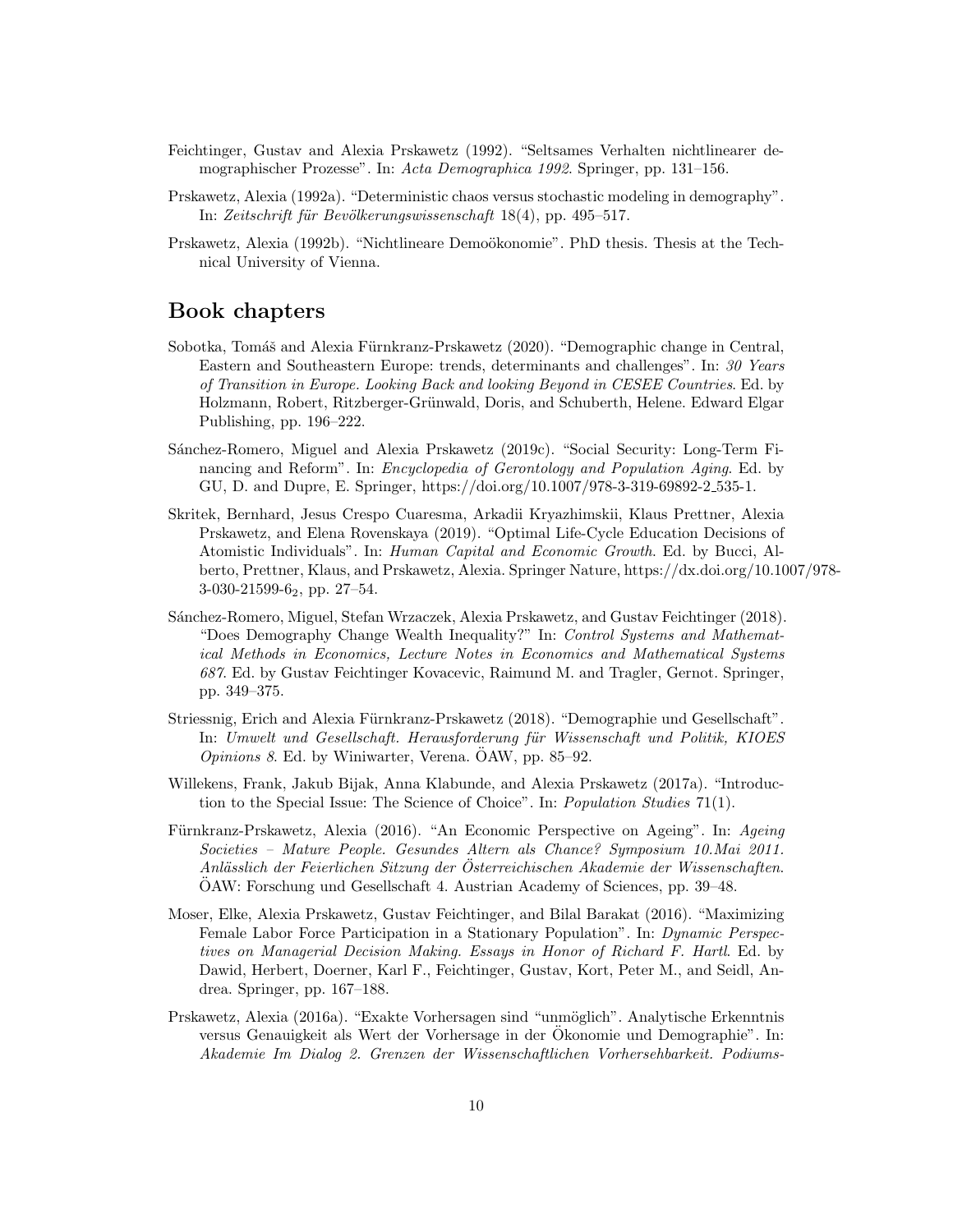$diskussion$  der  $\ddot{O}AW$  am 15.November 2013 und ergänzende Beiträge. Ed. by Brem, Gottfried. Austrian Academy of Sciences, pp. 25–31.

- Prskawetz, Alexia (2016b). "The Role of Social Interactions in Demography: An Agent-Based Modelling Approach". In: Agent-Based Modelling in Population Studies. Concepts, Methods, and Applications. Ed. by Grow, André and Bavel, Jan van. Springer, pp. 53–72.
- Fürnkranz-Prskawetz, Alexia (2015a). "Demographic change and economic growth". In:  $43rd$ Economics Conference 2015. Long-term perspectives for economic growth. Osterreichische Nationalbank, pp. 111–122.
- Fürnkranz-Prskawetz, Alexia (2015b). "Population Dynamics: Mathematic Models of Population, Development, and Natural Resources". In: International Encyclopedia of the Social & Behavioral Sciences. Ed. by Wright, James D. 2nd ed. Vol. 18. Oxford: Elsevier, pp. 556–571.
- Fürnkranz-Prskawetz, Alexia (2015c). "Reallocation of Resources across Age in a Comparative European Setting. The National Transfer Accounts Project". In: The Future of Welfare in a Global Europe. Ed. by Marin, Bernd. Ashgate, pp. 369–383.
- Grames, Johanna, Alexia Prskawetz, Dieter Grass, and Günther Blöschl (2015a). "Modelling the interaction between flooding events and economic growth". In: Proceedings of the International Association of Hydrological Sciences. Extreme Hydrological Events. Vol. 369, pp. 3–6.
- Schaefer, Andreas and Alexia Prskawetz (2014). "Pollution, Public Health Care, and Life Expectancy when Inequality Matters". In: Dynamic Optimization in Environmental Economics. Ed. by Moser, Elke, Semmler, Will, Tragler, Gernot, and Velio, Vladimir M. Dynamic Modeling and Econometrics in Economics and Finance 15. Berlin Heidelberg: Springer, pp. 127–154.
- Moser, Elke, Alexia Prskawetz, and Gernot Tragler (2013). "Environmental Regulations, Abatement and Economic Growth". In: Green Growth and Sustainable Development. Ed. by Crespo Cuaresman, Jesús, Palokangas, Tapio, and Tarasyev, Alexander. Dynamic Modeling and Econometrics in Economics and Finance 14. Berlin Heidelberg: Springer, pp. 87–111.
- Prskawetz, Alexia (2013). "Bevölkerungsökonomie". In: *Online-Handbuch zum Thema Bevölkerung*. Berlin: Berlin-Institut für Bevölkerung und Entwicklung.
- Buber, Isabella, Toma´as Sobotka, Alexia Prskawetz, Henriette Engelhardt, and Richard Gisser (2012). "Austria: Stable and Low Fertility". In: Online-Handbuch Demographie. Berlin: Berlin-Institut für Bevölkerung und Entwicklung, pp. 1–5.
- Fürnkranz-Prskawetz, Alexia, Ina Jaschinski, Michaela Kreyenfeld, Tomáš Sobotka, Dimiter Philipov, Laura Bernardi, Joshua Goldstein, and Kryštof Zeman (2012). "Demographische Analyse der Fertilitätsentwicklung". In: Zukunft mit Kindern. Fertilität und gesellschaftliche Entwicklung in Deutschland, Osterreich und der Schweiz. Ed. by Stock, Günther, Bertram, Hans, Fürnkranz-Prskawetz, Alexia, Holzgreve, Wolfgang, Kohli, Martin, and Staudinger, Ursula M. Campus, pp. 116–197.
- Moser, Elke, Alexia Prskawetz, and Gernot Tragler (2012). "Optimal Controls in Models of Economic Growth and the Environment". In: Large-Scale Scientific Computing. 8th International Conference, LSSC 2011, Sozopol, Bulgaria, June 6-10, 2011, Revised Se-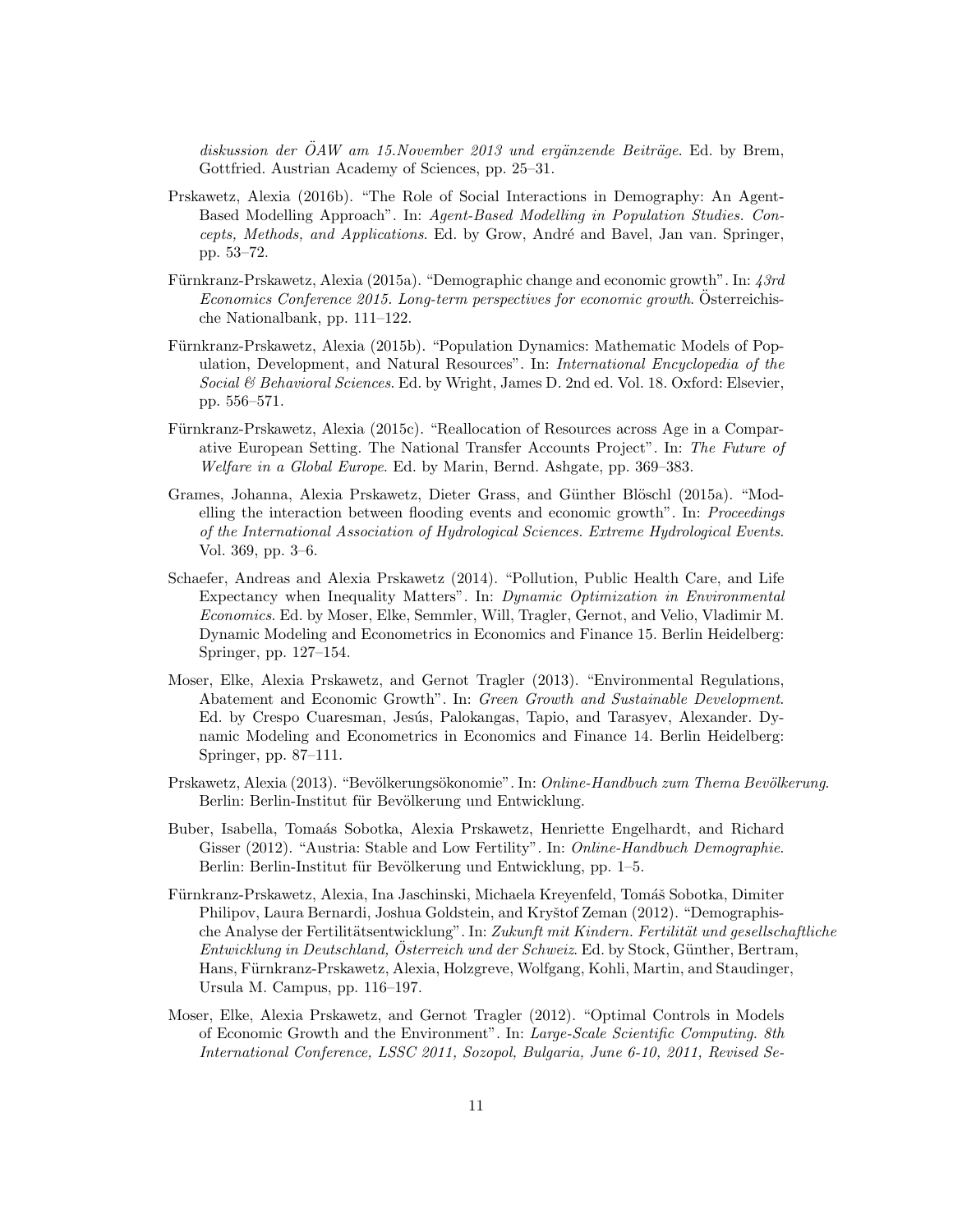lected Papers. Ed. by Lirkov, Ivan, Margenov, Svetozar, and Waśniewski, Jerzy. Berlin, Heidelberg: Springer, pp. 139–146.

- Prskawetz, Alexia and Bernahrd Rengs (2012). "Mathematik in derÖkonomie". In: Schriftenreihe zur Didaktik der Mathematik der Osterreichischen Mathematischen Gesellschaft, pp. 98–107.
- Frejka, Tomas and Alexia Prskawetz (2011a). "Editorial to the Special Iissue "Fertility<br>Democratic Company on Critical and W. In Company Condition Chalica Dynamics in Austria, Germany and Switzerland "". In: Comparative Population Studies - Zeitschrift für Bevölkerungswissenschaften 36(2-3).
- Goldstein, Joshua R, Felix Rößger, Ina Jaschinski, and Alexia Prskawetz (2011). "Fertility Forecasting in the German-speaking World: Recent Experience and Opportunities for Improvement". In: *Comparative Population Studies - Zeitschrift für Bevölkerungswis*senschaften 36(2-3), pp. 661–692.
- Prskawetz, Alexia and Thomas Fent (2011a). "Die ökonomischen Perspektiven der demographischen Situation in Europa". In: Familie, Bindungen und Fürsorge. Familiärer Wandel in einer vielfältigen Moderne. Ed. by Bertram, Hans and Ehlert, Nancy. Opladen & Farmington Hills: Barbara Budrich Publishers, pp. 267–280.
- Prskawetz, Alexia and Thomas Fent (2011b). "Economic Perspectives on the Demographic Situation in Europe". In: Family, Ties, and Care. Family Transformation in a Plural Modernity. Ed. by Bertram, Hans and Ehlert, Nancy. Opladen & Farmington Hills: Barbara Budrich Publishers, pp. 241–254.
- Sambt, Jože and Alexia Prskawetz (2011). "National Transfer Accounts for Austria: low levels of education and the generosity of the social security system". In: Population Aging and the Generational Economy. A Global Perspective. Ed. by Lee, Ronald Demos and Mason, Andrew. Cheltenham: Edward Elgar, pp. 256–268.
- Mahlberg, Bernhard, Inga Freund, and Alexia Prskawetz (2009). "Firm Productivity, Workforce Age and Vocational Training in Austria". In: Labour Markets and Demographic Change. Ed. by Kuhn, Michael and Ochsen, Carsten. Wiesbaden: Springer VS Research, pp. 58–84.
- Bloom, David Elliot, Wolfgang Lutz, and Alexia Prskawetz (2008). "Introduction". In: Population aging, human capital accumulation, and productivity growth. Ed. by Prskawetz, Alexia, Bloom, David Elliot, and Lutz, Wolfgang. New York: Population Council, pp. 3– 14.
- Fent, Thomas, Bernhard Mahlberg, and Alexia Prskawetz (2008). "Demographic change and economic growth". In: The Silver Market Phenomenon. Business Opportunities in an Era of Demographic Change. Ed. by Kohlbacher, Florian and Herstatt, Cornelius. Berlin Heidelberg: Springer, pp. 3–16.
- Prskawetz, Alexia, Thomas Fent, and Ross Guest (2008). "Workforce aging and labor productivity: The role of supply and demand for labor in the G7 countries". In: Population aging, human capital accumulation, and productivity growth. Ed. by Prskawetz, Alexia, Bloom, David Elliot, and Lutz, Wolfgang. New York: Population Council, pp. 2998–323.
- Diaz, Belinda Aparicio, Thomas Fent, Alexia Prskawetz, and Laura Bernardi (2007). "Projections of age-specific fertility rates through an agent-based model of social interaction". In.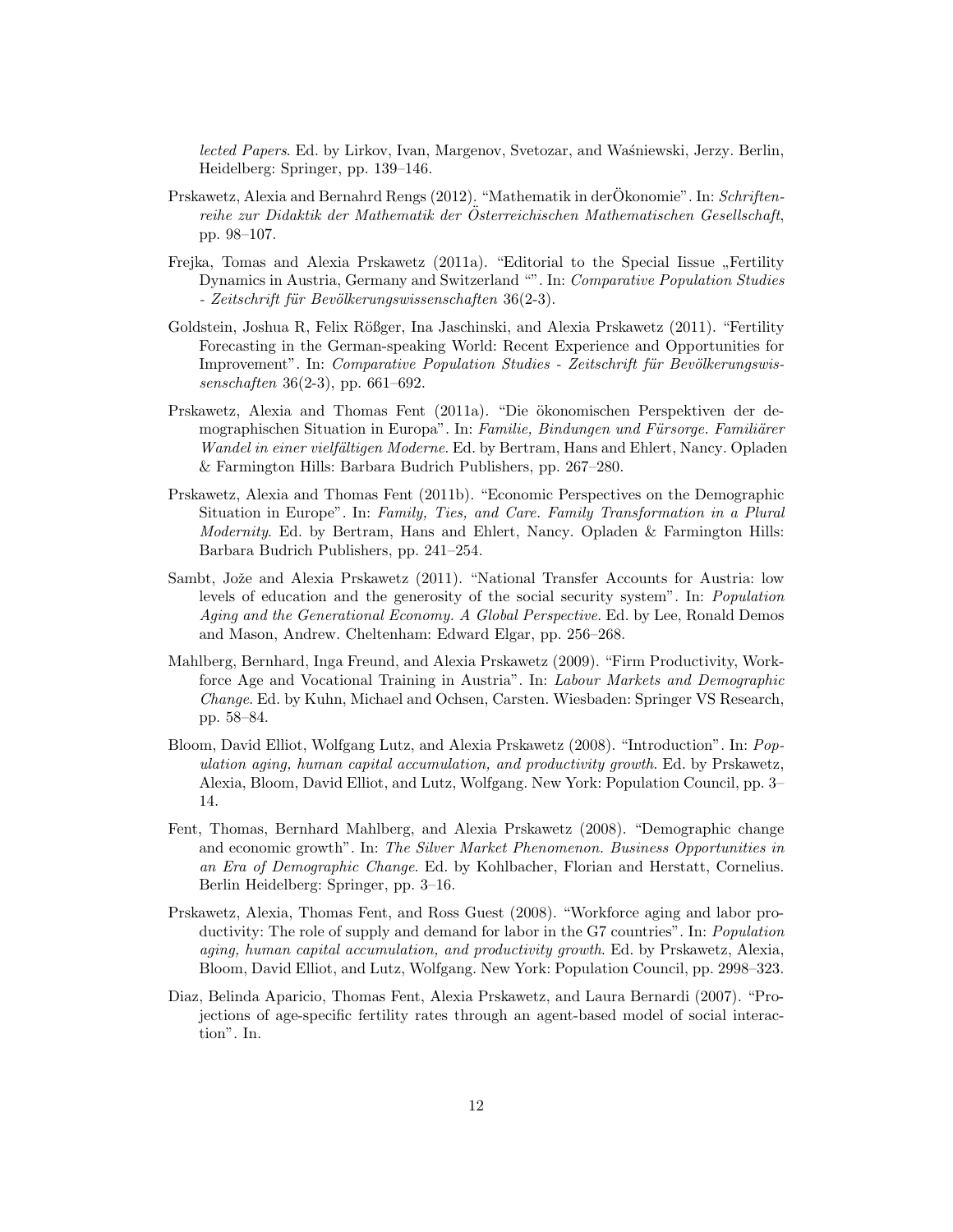- Mahlberg, Bernhard, Alexia Prskawetz, and Vegard Skirbekk (2007). "Labor Productivity and Workforce Age in Austrian ICT Manufacturing and Service Sectors". In: The Impact of Ageing: A Common Challenge for Europe and Asia. Ed. by Sinigoj, Gabriele, Jones, Gavin, Hirokawa, Katsuiku, and Linhart, Sepp. London: LIT International Publishing, pp. 217–234.
- Prskawetz, Alexia, Bernhard Mahlberg, and Vegard Skirbekk (2007b). "Demographic structure and firm productivity in Austria". In: Wirtschaftspolitische Blatter. Vol. 54. 4, pp. 595–608.
- Prskawetz, Alexia, Bernhard Mahlberg, and Vegard Skirbekk (2007c). "Firm productivity, workforce age and educational structure in Austrian industries in 2001". In: ed. by Clark, Robert L, Ogawa, Naohiro, and Mason, Andrew. Edward Elgar Publishing, pp. 38–66.
- Billari, Francesco C, Thomas Fent, Alexia Prskawetz, and Jürgen Scheffran (2006a). "Agent-Based Computational Modelling: An Introduction". In: Agent-Based Computational Modelling. Applications in Demography, Social, Economic and Environmental Sciences. Physica, pp.  $1-16$ .
- Prskawetz, Alexia, Isabella Buber, Tomas Sobotka, and Henriette Engelhardt (2006). "Recent changes in family policies in Austria and Germany: A response to very low fertility." In: Entre Nous. The European Magazine for Sexual and Reproductive Health (63), pp. 27–29.
- Skirbekk, Vegard, Hans-Peter Kohler, and Alexia Prskawetz (2006). "The marginal effect of school leaving age on demographic events. A contribution to the discussion on causality". In: Education and Postponement of Maternity. Economic Analyses for Industrialized Countries. Ed. by Gustafsson, Siv and Kalwij, Adriaan. Vol. 15. European Studies of Population. Springer, pp. 65–85.
- Engelhardt, Henriette and Alexia Prskawetz (2005b). "Arbeitsmarkt und Demographie". In: Arbeitsmarktsoziologie. Probleme, Theorien, empirische Befunde. Ed. by Abraham, Martin and Hinz, Thomas. Wiesbaden: VS Verlag für Sozialwissenschaften, pp. 333– 353.
- Prskawetz, Alexia (2005a). "Demographic treatises and textbooks in German". In: Demography: Analysis and Synthesis, Four Volume Set: A Treatise in Population. Ed. by Caselli, Graziella, Vallin, Jacques, and Wunsch, Guillaume. Vol. 4.
- Prskawetz, Alexia and Thomas Fent (2004). "Workforce ageing and economic productivity: the role of supply and demand of labour. An application to Austria". In: Proceedings of OeNB Workshop: Current Issues in Economic Growth. March 5 2004, pp. 117–149.
- Billari, Francesco C., Fausta Ongaro, and Alexia Prskawetz (2003). "Introduction: agentbased computational demography". In: Agent-Based Computational Demography. Ed. by Billari, Francesco C. and Prskawetz, Alexia. Physica, pp. 1–17.
- Billari, Francesco C., Alexia Prskawetz, and Johannes Fürnkranz (2003). "On the cultural evolution of age-at-marriage norms". In: Agent-based computational demography. Ed. by Billari, Francesco C. and Prskawetz, Alexia. Physica, pp. 139–157.
- Prskawetz, Alexia and Brian C O'Neill (2003). "The use of probabilistic demographic projections for long run economic growth and environmental forecasts". In: Proceedings, Bulletin of the International Statistical Institute 54th Session. August 2003. Berlin.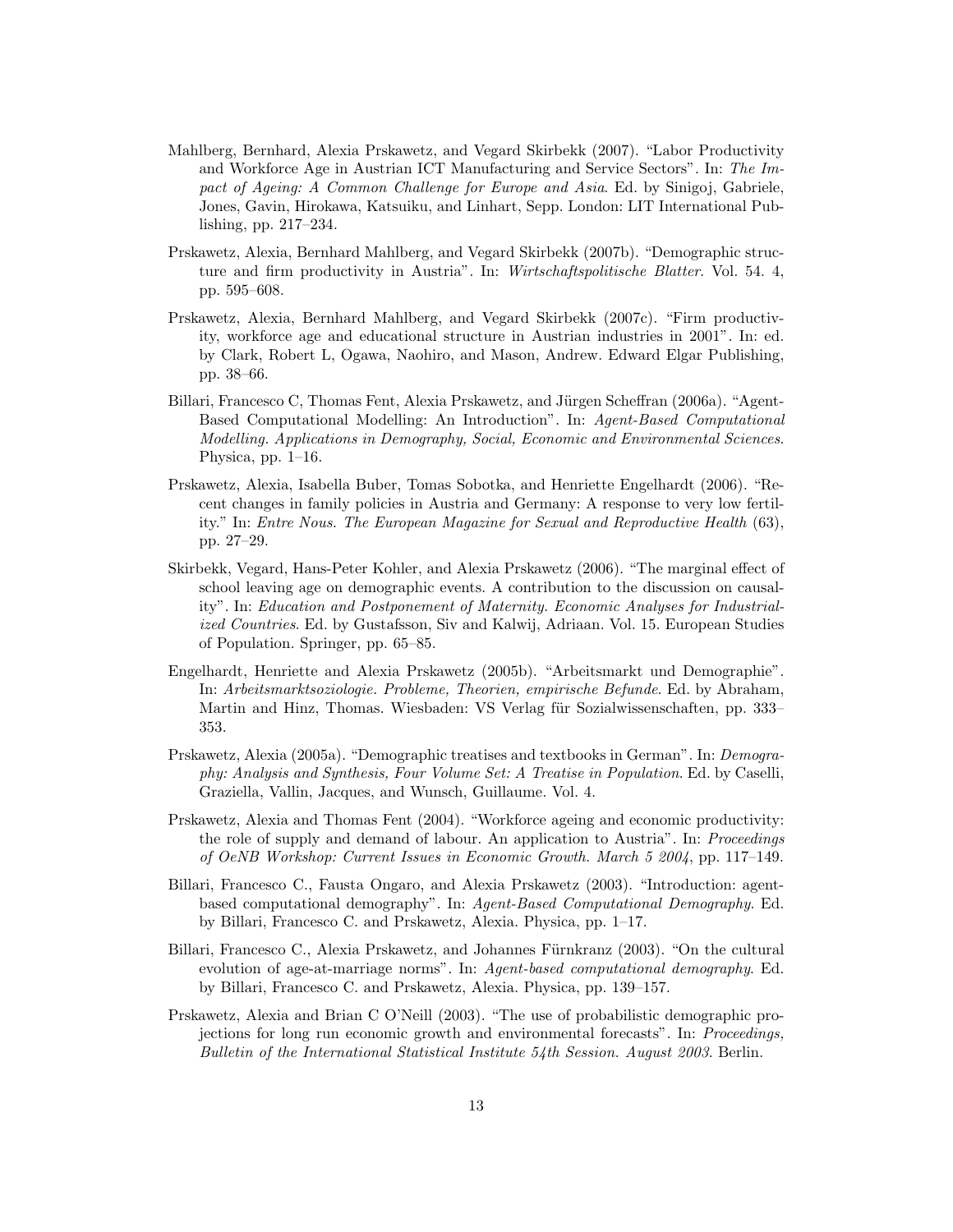- Carter, Lawrence R and Alexia Prskawetz (2002). "Examining structural shifts in mortality using the Lee-Carter method". In: Demographische Vorausschätzungen- Grenzen and Möglichkeiten, Methoden and Ziele - Materialien zur Bevölkerungswissenschaft. Ed. by Bevölkerungsforschung, Bundesinstitut für. Vol. 104, pp. 399–54.
- Lutz, Wolfgang, Alexia Prskawetz, and Warren C. Sanderson (2002a). "Introduction". In: Population and Environment: Methods of Analysis. Ed. by Lutz, Wolfgang, Prskawetz, Alexia, and Sanderson, Warren C. Vol. 28. A supplement to Population and Development Review. New York: Population Council, pp. 1–21.
- Lutz, Wolfgang, Sergei Scherbov, Alexia Prskawetz, Maria Dworak, and Gustav Feichtinger (2002). "Population, natural resources, and food security: Lessons from comparing full and reduced-form models". In: Population and Environment: Methods of Analysis. Ed. by Lutz, Wolfgang, Prskawetz, Alexia, and Sanderson, Warren C. Vol. 28. A supplement to Population and Development Review. New York: Population Council, pp. 199–224.
- Blockeel, Hendrik, Johannes Fürnkranz, Alexia Prskawetz, and Francesco C. Billari (2001). "Detecting temporal change in event sequences: An application to demographic data". In: European Conference on Principles of Data Mining and Knowledge Discovery. Ed. by Raedt, Luc de and Siebes, Arno. Berlin Heidelberg: Springer, pp. 29–41.
- Prskawetz, Alexia (2001). "Population dynamics: mathematical models of population and natural resources". In: *International Encyclopedia of Social*  $\&$  *Behavioral Sciences*. Ed. by Smelser, Neil J. and Baltes, Paul B. Vol. 17. Oxford: Pergamon/Elsevier Sciences, pp. 11762–11765.
- Hoem, Jan M., Arnstein Aassve, Gunnar Andersson, P. Baizán Munoz, Francesco Billari, Henriette Engelhardt, A. Fürnkranz-Prskawetz, Karsten Hank, Johannes Huinink, Hans-Peter Kohler, Annette Kohlmann, Michaela Kreyenfeld, Gerda R. Neyer, and Andres Vikat (2000). "Concepts for a second round of Fertility and Family Surveys in Europe with particular attention paid to persons of reproductive/working age". In: pp. 59–104.
- Prskawetz, Alexia and Alessandra Gragnani (2000). "The complexity of the Malthusian trap and potential routes of escape". In: Optimization, Dynamics, and Economic Analysis. Essays in Honor of Gustav Feichtinger. Ed. by Dockner, Engelbert J, Hartl, Richard F, Luptacik, Mikulas, and Sorger, Gerhard. Berlin Heidelberg: Springer, pp. 323–336.
- Steinmann, Gunter and Alexia Prskawetz (2000). "Natural resources, standards of living, and the demographic transition". In: Optimization, Dynamics, and Economic Analysis. Essays in Honor of Gustav Feichtinger. Ed. by Dockner, Engelbert J, Hartl, Richard F, Luptacik, Mikulas, and Sorger, Gerhard. Berlin Heidelberg: Springer, pp. 337–344.
- Buber, Isabella and Alexia Prskawetz (1999). "Current demographic shape and development in Austria". In: New demographic faces of Europe: the changing population dynamics in countries of Central and Eastern Europe. Ed. by Kucera, Tomas, Kucerova, Olga V, Opara, Oksana B, and Schaich, Eberhard, pp. 1–27.
- Dockner, Engelbert J., Alexia Prskawetz, and Gustav Feichtinger (1997). "Nonlinear dynamics and predictability in the Austrian stock market". In: System dynamics in economic and financial models. Ed. by Heij, Christiaan, Schumacher, JM, Hanzon, Bernard, and Praagman, C. John Wiley & Sons, pp. 45–72.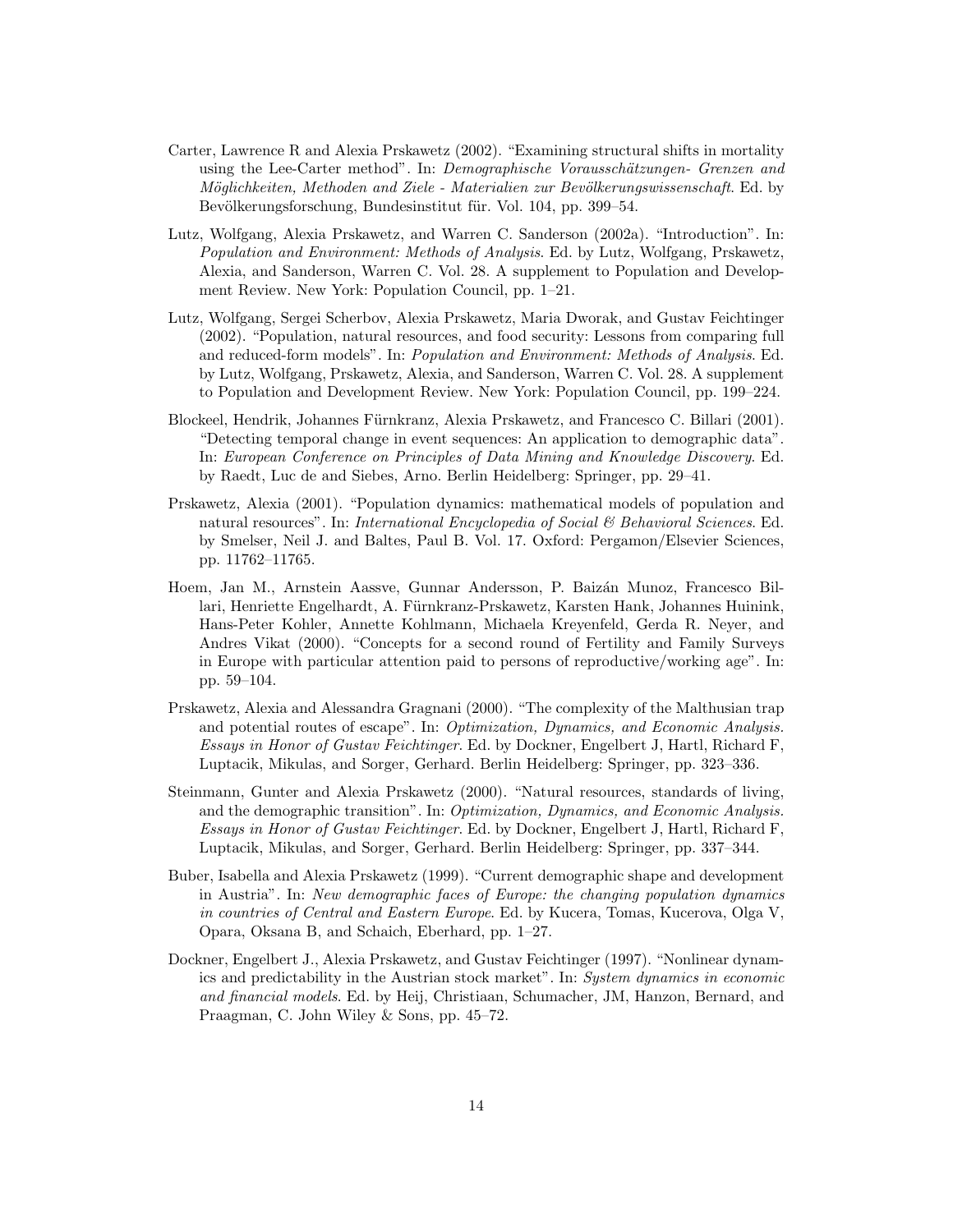- Kytir, Josef and Alexia Prskawetz (1996). "Prognose der Sterblichkeit aus einem todesursachenspezifischen Ansatz and Konsequenzen für Österreich". In: Sterblichkeitsentwicklungunter besonderer Berücksichtigung des Kohortenansatzes. Ed. by Dinkel, Rainer H, Höhn, Charlotte, and Scholz, Rembrandt D. Schriftenreihe des Bandesinstituts für Bevölkerungsforschung, pp. 115–127.
- Dockner, Engelbert J., Jürgen Elsner, Alois Geyer, and Alexia Prskawetz (1994). "Deterministische versus stochastische Modellierung österreichischer Finanzmarktdaten". In: Beiträge zu Kapitalmarktfragen. Ed. by Uhlir, Helmut. Vol. 3. Wien: Bank-Verlag.

#### Berichte

- Staudinger, Ursula M., Gerd Kempermann, Katja Patzwaldt, Josef Ehmer, Alexia Fürnkranz-Prskawetz, Karl Ulrich Mayer, Cornel Sieber, and Johannes Siegrist (2020). "Forschung für die gewonnenen Jahre. Zukunft der Alterns- und Lebensverlaufsforschung in Deutschland." In: Zukunftsreport Wissenschaft, Leopoldina. Nationale Akademie der Wissenschaften.
- Fent, Thomas, Alexia Fürnkranz-Prskawetz, Bernhard Hammer, and Günter Danhel (2019). "Demographischer Wandel - geänderte Rahmenbedingungen für den Sozialstaat?" In: Sozialbericht 2019, Bundesministerium. Arbeit, Soziales, Gesundheit und Konsumentenschutz.
- Strulik, Holger, Carl-Johan Dalgaard, Fidel Perez-Sebastian, and Alexia Prskawetz (2012). "Long-run economic perspectives of an ageing society". In: Forschungsbericht Nr. 34, Vienna Institute of Demography, Austria Academy of Sciences.
- Prskawetz, Alexia, Thomas Fent, Werner Barthel, Jesus Crespo-Cuaresma, Thomas Lindh, Bo Malmberg, and Max Halvarsson (2007a). "The Relationship Between Demographic Change and Economic Growth in the EU". In: Forschungsbericht Nr. 32, Vienna Institute of Demography, Austria Academy of Sciences.
- Prskawetz, Alexia, Thomas Lindh, Bernhard Mahlberg, Vegard Skirbekk, Inga Freund, Maria Winkler-Dworak, Bo Malmberg, Ann-Christin Jans, Oskar S Nordström, and Fredrik Andersson (2005a). "The impact of population ageing on innovation and productivity growth in Europe". In: Forschungsbericht Nr. 28, Vienna Institute of Demography, Austria Academy of Sciences.

## Comments

- Prskawetz, Alexia (2019). "Advisory Function of Academies". In: Akdademie im Dialog 17, pp. 43–47.
- Prskawetz, Alexia (2005b). "Will Population Ageing Decrease Productivity? Summary of the debate and background summary of the symposium on "Population Ageing and Economic Productivity"". In: Vienna Yearbook of Population Research 3, 1–3 and 11– 15.
- Prskawetz, Alexia (2003). "Book Review on: Population Matters: Demographic Change, Economic Growth, and Poverty in the Developing World. 2001. By Nancy Birdsall, Allen C. Kelley, and Steven W. Sinding. Oxford: Oxford University Press". In: Population Studies 57(1), pp. 109–110.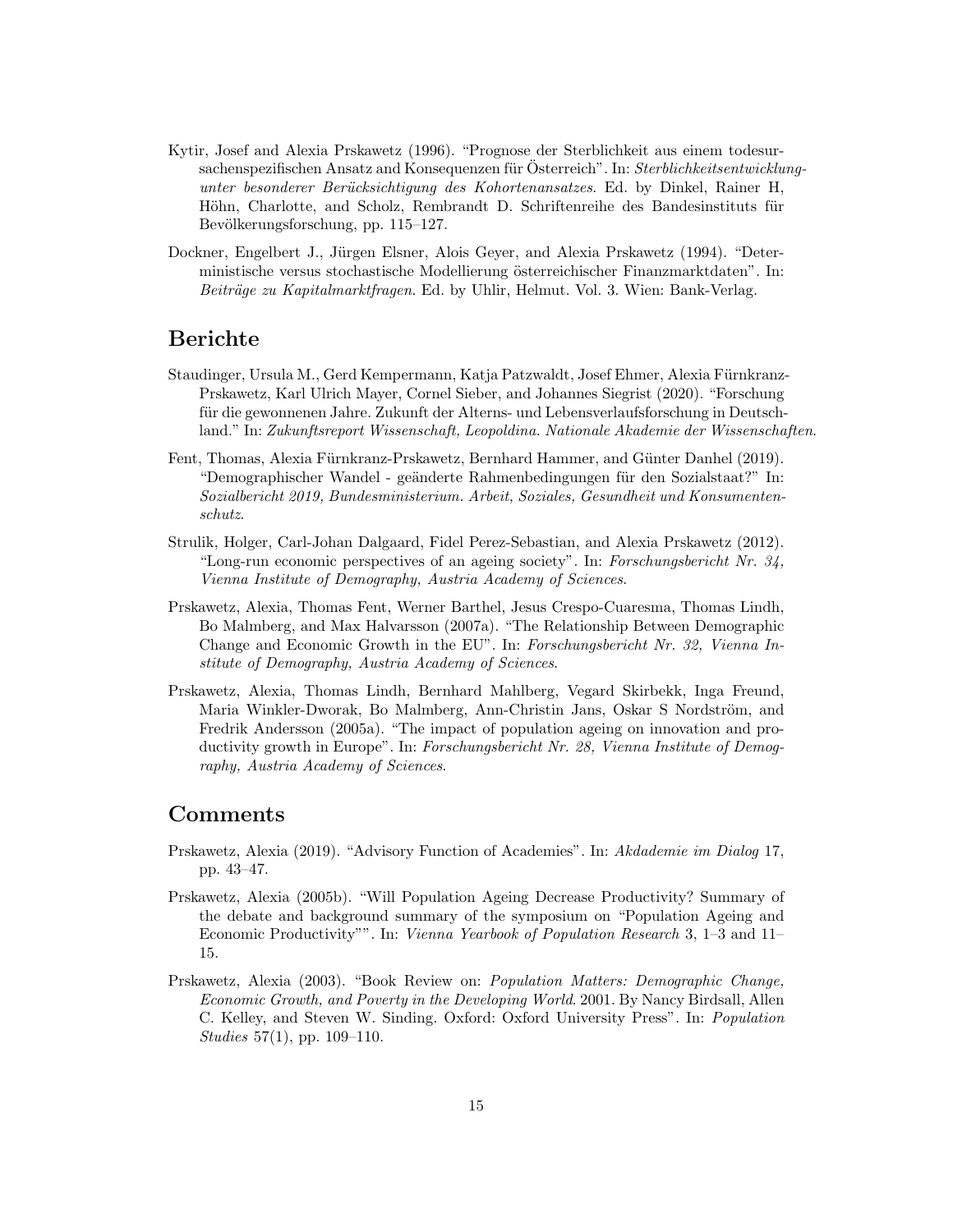Prskawetz, Alexia (2002). "Comment on Technological Innovation, Productivity, and Economic Growth in Aging Societies. By Koichi Futagami, Tatsuro Iwaisako and Tetsuya Nakajima". In: Economic Policy for Aging Societies. Ed. by Siebert, Horst. Berlin: Springer.

## Press

- Fürnkranz-Prskawetz, Alexia, Bernhard Hammer, and Bernhard Rengs, eds. (Sept. 2017). AGENTA: Ageing Europe - An Application of National Transfer Accounts for Explaining and Projecting Trends in Public Finances.
- Umverteilung zwischen Generationen und Geschlechtern (Nov. 2013).
- Jugend von heute Pensionen von morgen (May 2012).
- Prskawetz, Alexia (2011). "Tante-Werden macht Lust auf eigene Kinder". In: Demografische Forschung aus Erster Hand 8(3), p. 4.
- Buber, Isabella, Henriette Engelhardt, Alexia Prskawetz, and Vegard Skirbekk (2009). "Soziales Engagement hält Senioren geistig fit. Rückgang kognitiver Leistungen im Alter kann durch Training gebremst werden". In: Demografische Forschung aus Erster Hand 6(2), p. 4.
- Prskawetz, Alexia, Bernhard Mahlberg, and Vegard Skirbekk (2007a). "Altere Belegschaft, ¨ geringere Arbeitsproduktivität? Nicht nur die Altersstruktur der Arbeitnehmer, auch Firmeneigenschaften entscheiden". In: Demografische Forschung aus Erster Hand 4(2), p. 3.
- Engelhardt, HEnriette and Alexia Prskawetz (2005d). "Beruf und Familie immer noch schwer zu vereinbaren. Europäische Länder unterstützen Frauen unterschiedlich". In: Demografische Forschung Aus Erster Hand 2(3).
- Griesser, Doris (Oct. 8, 2005). "Von Kindern, Armut und Begriffsdefinitionen. Studien zum komplexen Verhältnis von Fertilität und Armut in Entwicklungsländern". In: Standard.
- Vogd, Karl (June 21, 2004). "Demografie: Zahl der Beitragszahler zählt". In: Presse.
- Prskawetz, Alexia, Bernhard Mahlberg, and Vegard Skirbekk (2001). "Firm productivity, workforce age and educational structure in Austrian mining and manufacturing in 2001". In: Mitteilungen der Deutschen Gesellschaft für Demographie 9, pp. 9–10.

## Working Papers

- Hammer, Bernhard and Alexia Prskawetz (2021). Quantifying the Role of the Family in the Intergenerational Transfer System: An Application of National Transfer Accounts for Austria 2015. Tech. rep. 01/2021. NTA Working Paper. URL: [https://ntaccounts.](https://ntaccounts.org/doc/repository/NTAWP%2021-01.pdf) [org/doc/repository/NTAWP%2021-01.pdf](https://ntaccounts.org/doc/repository/NTAWP%2021-01.pdf).
- Sánchez-Romero, Miguel, Ronald D. Lee, and Alexia Prskawetz (2019). Redistributive effects of different pension systems when longevity varies by socioeconomic status. Tech. rep. Working paper 25944. NBER. URL: <http://www.nber.org/papers/w25944>.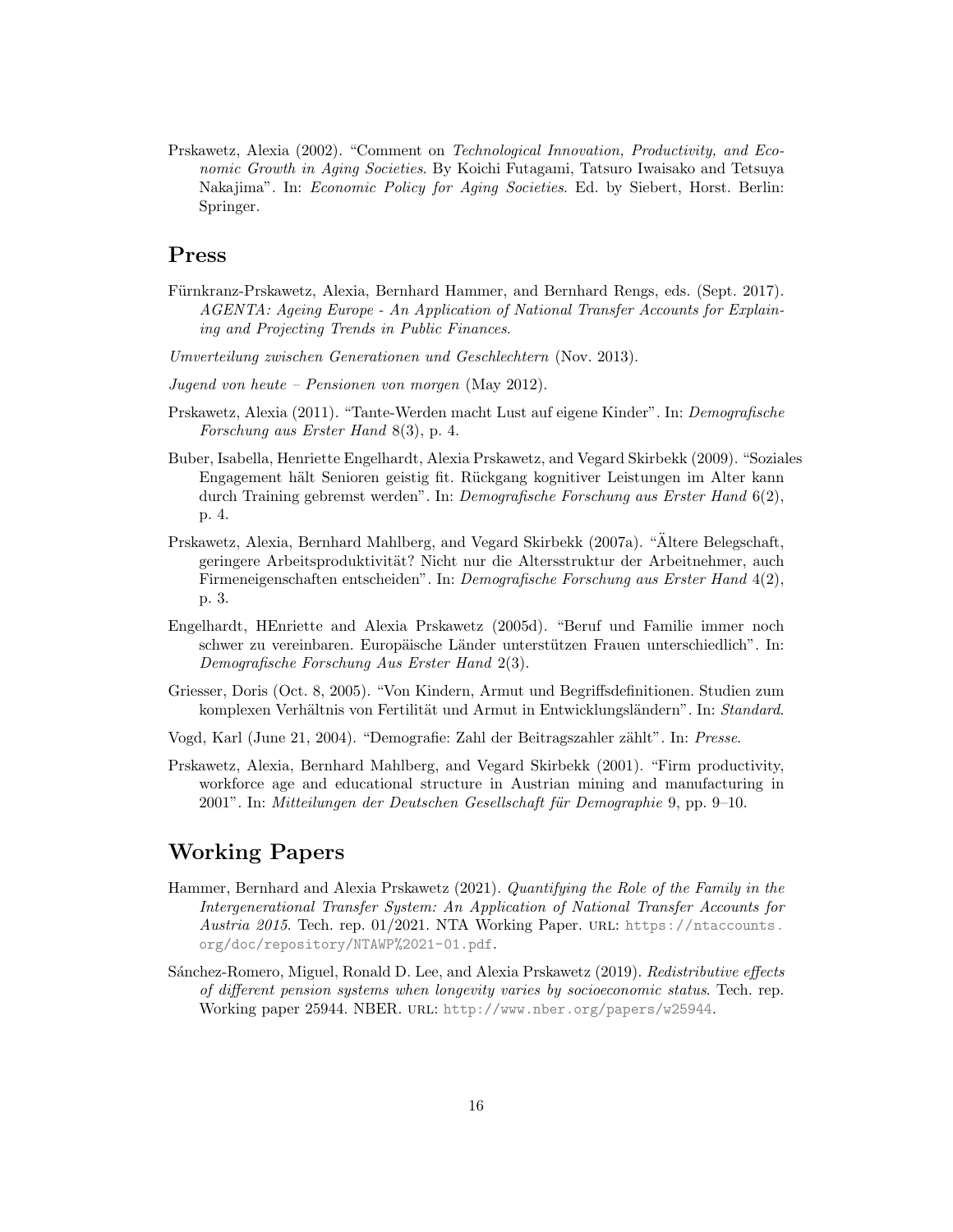- Sánchez-Romero, Miguel and Alexia Prskawetz (2019b). Optimal time allocation in active retirement. Tech. rep. 02/2019. Vienna University of Technology, Research Group Economics (ECON). url: [http://www.econ.tuwien.ac.at/wps/econ\\_wp\\_2019\\_02.pdf](http://www.econ.tuwien.ac.at/wps/econ_wp_2019_02.pdf).
- Sánchez-Romero, Miguel and Alexia Prskawetz (2019d). The *impact of reducing the pension* generosity on inequality and schooling. Tech. rep. 07/2019. Vienna University of Technology, Research Group Economics (ECON). url: [http://www.econ.tuwien.ac.at/](http://www.econ.tuwien.ac.at/wps/econ_wp_2019_07.pdf) [wps/econ\\_wp\\_2019\\_07.pdf](http://www.econ.tuwien.ac.at/wps/econ_wp_2019_07.pdf).
- Lankisch, Clemens, Klaus Prettner, and Alexia Prskawetz (2017). Robots and the skill premium: An automation-based explanation of wage inequality. Tech. rep. 06/2017. Vienna University of Technology, Research Group Economics (ECON). URL: http://hdl. [handle.net/10419/168027](http://hdl.handle.net/10419/168027).
- Sánchez-Romero, Miguel and Alexia Prskawetz (2017b). Redistributive effects of the US pension system among individuals with different life expectancy. Tech. rep. 03/2017. Vienna University of Technology Working Papers in Economic Theory and Policy. url: [http://www.econ.tuwien.ac.at/wps/econ\\_wp\\_2017\\_03.pdf](http://www.econ.tuwien.ac.at/wps/econ_wp_2017_03.pdf).
- Hammer, Bernhard, Alexia Fürnkranz-Prskawetz, Róbert I Gál, Lili Vargha, and Tanja Istenič (2016). Sustainability of Inter-Generational Public Transfers in EU-Countries: A New Indicator Based on Projections of National Transfer Accounts. Tech. rep. AGENTA Deliverable. url: [http://www.agenta-project.eu/Jacomo/upload/publications/](http://www.agenta-project.eu/Jacomo/upload/publications/0_sustainability_indicators_d7.2.pdf) [0\\_sustainability\\_indicators\\_d7.2.pdf](http://www.agenta-project.eu/Jacomo/upload/publications/0_sustainability_indicators_d7.2.pdf).
- Hammer, Bernhard, Elke Loichinger, and Alexia Prskawetz (2016). Projections of the Labour Force by Age, Gender and Highest Level of Educational Attainment until 2050. Tech. rep. AGENTA Deliverable. url: [http://www.agenta-project.eu/Jacomo/upload/](http://www.agenta-project.eu/Jacomo/upload/publications/0_education_and_health_d7-1.pdf) [publications/0\\_education\\_and\\_health\\_d7-1.pdf](http://www.agenta-project.eu/Jacomo/upload/publications/0_education_and_health_d7-1.pdf).
- Loichinger, Elke and Alexia Prskawetz (2016). Changes in Economic Activity: The Role of Age and Education. Tech. rep. WP-16-012. IIASA. URL: [http://pure.iiasa.ac.at/](http://pure.iiasa.ac.at/13745/1/WP-16-012.pdf) [13745/1/WP-16-012.pdf](http://pure.iiasa.ac.at/13745/1/WP-16-012.pdf).
- Sánchez-Romero, Miguel, Hippolyte d'Albis, and Alexia Fürnkranz-Prskawetz (2016). Education, lifetime labor supply, and longevity improvements. Tech. rep. 06/2016. Vienna University of Technology Working Papers in Economic Theory and Policy. URL: [http:](http://www.econ.tuwien.ac.at/wps/econ_wp_2016_06.pdf) [//www.econ.tuwien.ac.at/wps/econ\\_wp\\_2016\\_06.pdf](http://www.econ.tuwien.ac.at/wps/econ_wp_2016_06.pdf).
- Grames, Johanna, Alexia Prskawetz, Dieter Grass, Alberto Viglione, and Günter Blöschl (2015b). Modelling the interaction between flooding events and economic growth. Tech. rep. 04/2015. Vienna University of Technology Working Papers in Economic Theory and Policy. URL: [http://www.econ.tuwien.ac.at/wps/econ\\_wp\\_2015\\_04.pdf](http://www.econ.tuwien.ac.at/wps/econ_wp_2015_04.pdf).
- Sambt, Jože, Bernhard Hammer, Marina Zannella, and Alexia Fürnkranz-Prskawetz (2015). Production and Transfers through Unpaid Work by Age and Gender: A Comparative Analysis of Austria, Italy and Slovenia. Tech. rep. 05/2015. AGENTA. URL: http: [//www.agenta- project.eu/Jacomo/upload/publications/agenta\\_wp\\_102015\\_](http://www.agenta-project.eu/Jacomo/upload/publications/agenta_wp_102015_zannella.pdf) [zannella.pdf](http://www.agenta-project.eu/Jacomo/upload/publications/agenta_wp_102015_zannella.pdf).
- Skritek, Bernhard, Jesus Crespo Cuaresma, Arkadii V Kryazhimskii, Klaus Prettner, Alexia Prskawetz, and Elena Rovenskaya (2015). Revisiting the Lucas model. Tech. rep. 03/2015. Vienna University of Technology Working Papers in Economic Theory and Policy. url: [http://www.econ.tuwien.ac.at/wps/econ\\_wp\\_2015\\_03.pdf](http://www.econ.tuwien.ac.at/wps/econ_wp_2015_03.pdf).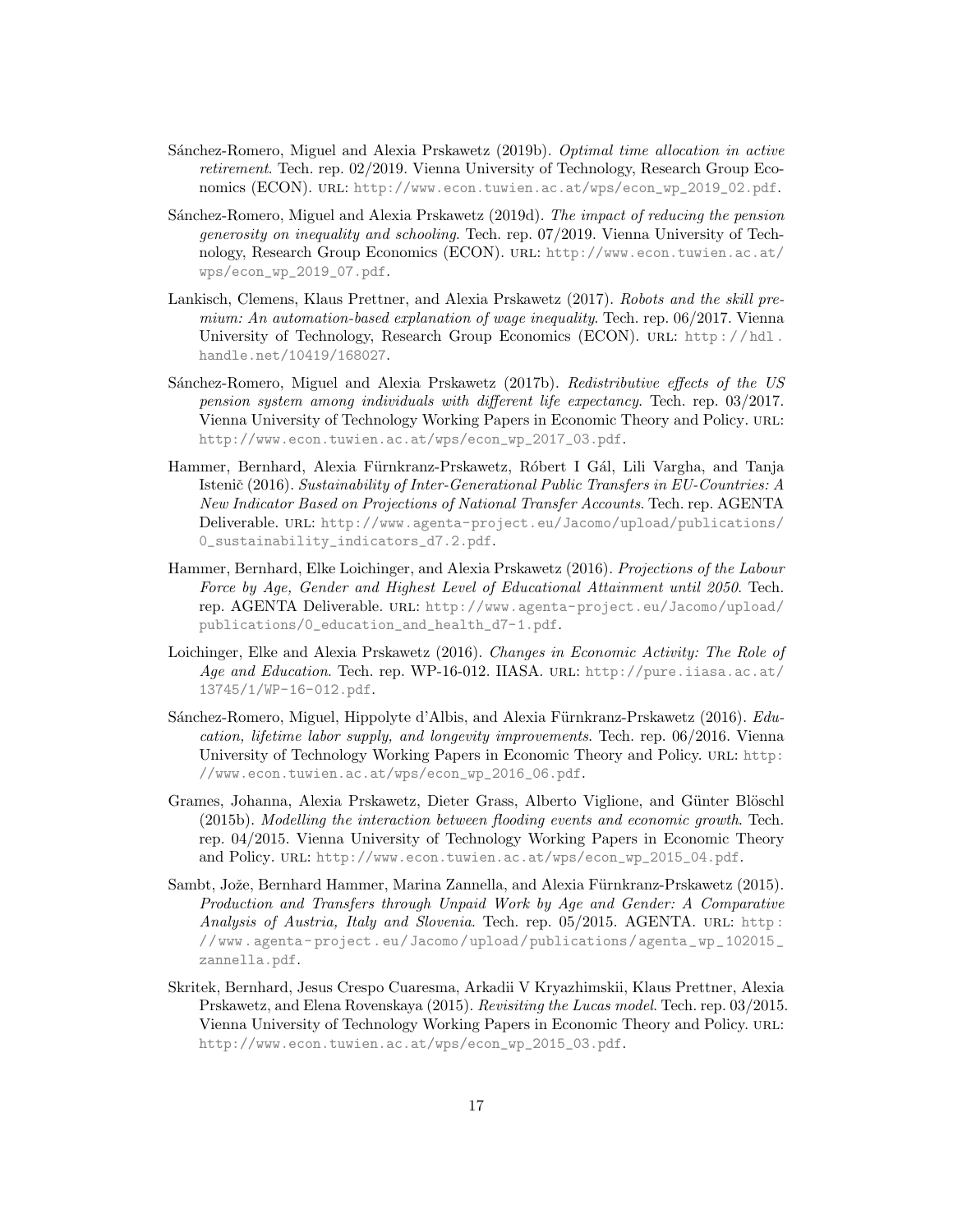- Loichinger, Elke, Bernhard Hammer, Alexia Prskawetz, Michael Freiberger, and Jože Sambt (2014). Economic Dependency Ratios: Present Situation and Future Scenarios. Tech. rep. 02/2014. Vienna University of Technology Working Papers in Economic Theory and Policy. url: [http://www.econ.tuwien.ac.at/wps/econ\\_wp\\_2014\\_02.pdf](http://www.econ.tuwien.ac.at/wps/econ_wp_2014_02.pdf).
- Feichtinger, Gustav, Alexia Prskawetz, Andrea Seidl, Christa Simon, and Stefan Wrzaczek (2013). Do Egalitarian Societies Boost Fertlity? Tech. rep. 2/2013. Vienna Institute of Demography Working Papers. URL: [http://www.oeaw.ac.at/vid/download/WP2013\\_](http://www.oeaw.ac.at/vid/download/WP2013_02.pdf) [02.pdf](http://www.oeaw.ac.at/vid/download/WP2013_02.pdf).
- Hammer, Bernhard, Alexia Prskawetz, and Inga Freund (2013). Reallocation of Ressources Across Age in a Comparative European Setting. Tech. rep. 13. WWWforEurope. URL: [http://www.foreurope.eu/fileadmin/documents/pdf/Workingpapers/WWWforEurop](http://www.foreurope.eu/fileadmin/documents/pdf/Workingpapers/WWWforEurope_WPS_no013_MS12.pdf)e\_ [WPS\\_no013\\_MS12.pdf](http://www.foreurope.eu/fileadmin/documents/pdf/Workingpapers/WWWforEurope_WPS_no013_MS12.pdf).
- Mahlberg, Bernhard, Inga Freund, Jesús Crespo Cuaresma, and Alexia Prskawetz (2013c). The Age-Productivity Pattern: Do Location and Sector Affiliation Matter? Tech. rep. 01/2013. Vienna University of Technology Working Papers in Economic Theory and Policy. URL: [http://www.econ.tuwien.ac.at/wps/econ\\_wp\\_2013\\_01.pdf](http://www.econ.tuwien.ac.at/wps/econ_wp_2013_01.pdf).
- Schaefer, Andreas and Alexia Prskawetz (2013). Pollution, Public Health Care, and Life Expectancy when Inequality Matters. Tech. rep. IR-13-015. IIASA Interim Reports.
- Grafeneder-Weissteiner, Theresa, Ingrid Kubin, Klaus Prettner, Alexia Prskawetz, and Stefan Wrzaczek (2012). Coping with Inefficiencies in a New Economic Geography Model. Tech. rep. 04/2012. Vienna Institute of Demography Working Papers. url: [http://](http://www.oeaw.ac.at/vid/download/WP2012_04.pdf) [www.oeaw.ac.at/vid/download/WP2012\\_04.pdf](http://www.oeaw.ac.at/vid/download/WP2012_04.pdf).
- Kuhn, Michael, Stefan Wrzaczek, Alexia Prskawetz, and Gustav Feichtinger (2012). Optimal Choice of Health and Retirement in a Life-Cycle Model. Tech. rep. 01/2012. Vienna University of Technology Working Papers in Economic Theory and Policy. url: [http:](http://www.econ.tuwien.ac.at/wps/econ_wp_2012_01.pdf) [//www.econ.tuwien.ac.at/wps/econ\\_wp\\_2012\\_01.pdf](http://www.econ.tuwien.ac.at/wps/econ_wp_2012_01.pdf).
- Sánchez-Romero, Miguel, Jože Sambt, and Alexia Prskawetz (2012). Quantifying the Role of Alternative Pension Reforms on the Austrian Economy. Tech. rep. 04/2012. Vienna University of Technology Working Papers in Economic Theory and Policy. url: [http:](http://www.econ.tuwien.ac.at/wps/econ_wp_2012_04.pdf) [//www.econ.tuwien.ac.at/wps/econ\\_wp\\_2012\\_04.pdf](http://www.econ.tuwien.ac.at/wps/econ_wp_2012_04.pdf).
- Buber, Isabella, Caroline Berghammer, and Alexia Prskawetz (2011). Doing science, forgoing childbearing? Evidence from a sample of female scientists in Austria. Tech. rep. 01/2011. Vienna Institute of Demography Working Papers. URL: [http://www.oeaw.ac.at/vid/](http://www.oeaw.ac.at/vid/download/WP2011_01.pdf) [download/WP2011\\_01.pdf](http://www.oeaw.ac.at/vid/download/WP2011_01.pdf).
- Feichtinger, Gustav, Michael Kuhn, Alexia Prskawetz, and Stefan Wrzaczek (2011b). The reproductive value as part of the shadow price of population. Tech. rep. 06/2011. Vienna Institute of Demography Working Papers. url: [http : / / www . oeaw . ac . at / vid /](http://www.oeaw.ac.at/vid/download/WP2011_06.pdf) [download/WP2011\\_06.pdf](http://www.oeaw.ac.at/vid/download/WP2011_06.pdf).
- Fent, Thomas, Belinda Aparicio Diaz, and Alexia Prskawetz (2011). "Family policies in the context of low fertility and social structure". In:  $(02/2011)$ . URL: [http://www.oeaw.](http://www.oeaw.ac.at/vid/download/WP2011_02.pdf) [ac.at/vid/download/WP2011\\_02.pdf](http://www.oeaw.ac.at/vid/download/WP2011_02.pdf).
- Freund, Inga, Bernhard Mahlberg, and Alexia Prskawetz (2011). A Matched Employer-Employee Panel Data Set for Austria: 2002-2005. Tech. rep. 01/2011. Vienna University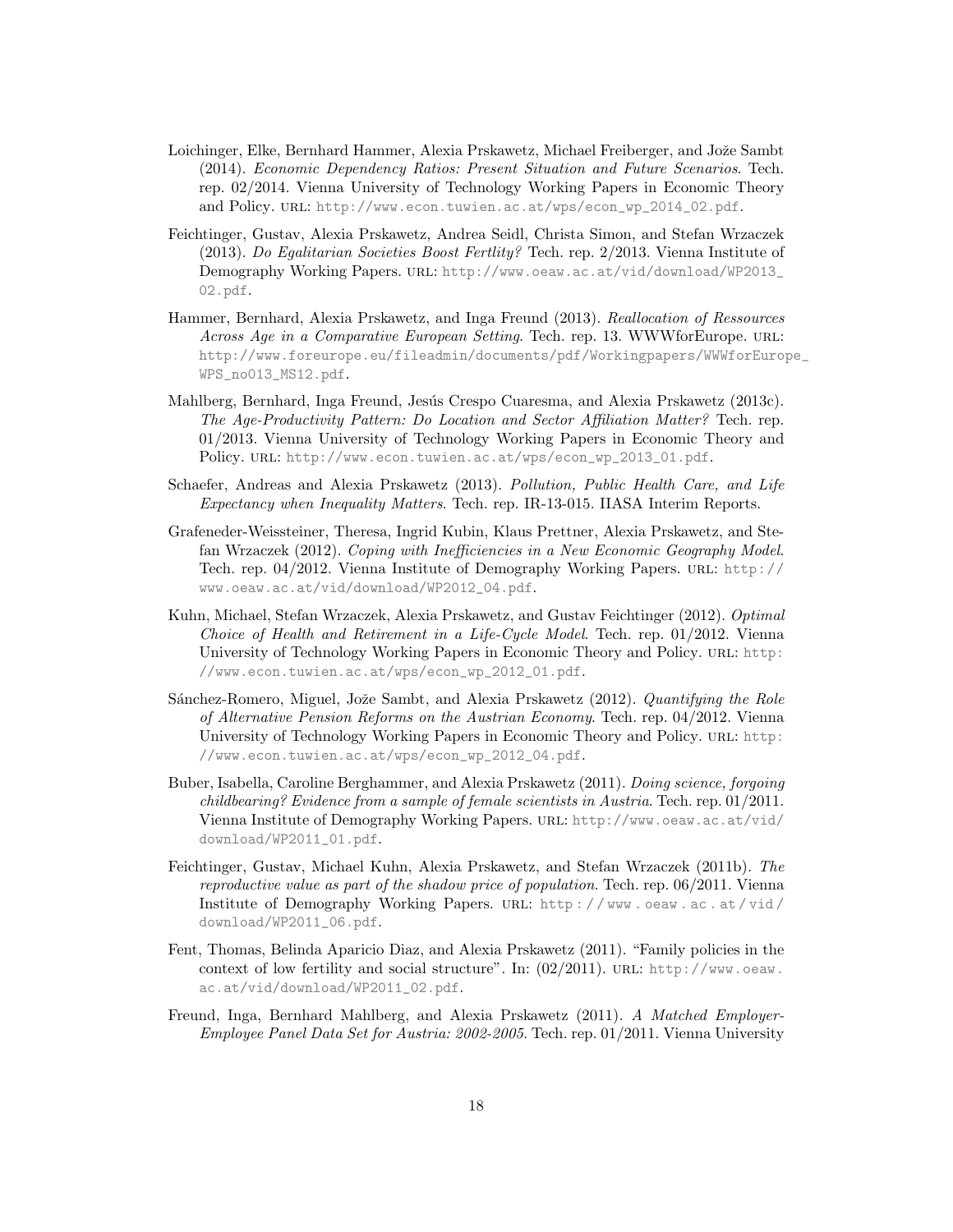of Technology Working Papers in Economic Theory and Policy. url: [http://www.](http://www.econ.tuwien.ac.at/wps/econ_wp_2011_01.pdf) [econ.tuwien.ac.at/wps/econ\\_wp\\_2011\\_01.pdf](http://www.econ.tuwien.ac.at/wps/econ_wp_2011_01.pdf).

- Kuhn, Michael, Stefan Wrzaczek, Alexia Prskawetz, and Gustav Feichtinger (2011b). Optimal Choice of Health and Retirement in a Life-Cycle Model. Tech. rep. Second LEPAS workshop on The Economics of Ageing.
- Mahlberg, Bernhard, Inga Freund, Jesús Crespo Cuaresma, and Alexia Prskawetz (2011). "Ageing, Productivity and Wages in Austria". In: (03/2011). URL: [http://www.econ.](http://www.econ.tuwien.ac.at/wps/econ_wp2011_03.pdf) [tuwien.ac.at/wps/econ\\_wp2011\\_03.pdf](http://www.econ.tuwien.ac.at/wps/econ_wp2011_03.pdf).
- Mahlberg, Bernhard, Inga Freund, and Alexia Prskawetz (2011). Ageing, Productivity and Wages in Austria: evidence from a matched employer-employee data set at the sector level. Tech. rep. 02/2011. Vienna University of Technology Working Papers in Economic Theory and Policy. url: [http://www.econ.tuwien.ac.at/wps/econ\\_wp\\_2011\\_02.](http://www.econ.tuwien.ac.at/wps/econ_wp_2011_02.pdf) [pdf](http://www.econ.tuwien.ac.at/wps/econ_wp_2011_02.pdf).
- Moser, Elke, Alexia Prskawetz, and Gernot Tragler (2011). Environmental Regulations, Abatement and Economic Growth. Tech. rep. 02/2011. Vienna University of Technology, Operations Research and Control Systems. url: [http://orcos.tuwien.ac.at/](http://orcos.tuwien.ac.at/fileadmin/t/orcos/Research_Reports/2011-02%20GT.pdf) [fileadmin/t/orcos/Research\\_Reports/2011-02%20GT.pdf](http://orcos.tuwien.ac.at/fileadmin/t/orcos/Research_Reports/2011-02%20GT.pdf).
- Riosmena, Fernando, Maria Winkler-Dworak, Alexia Prskawetz, and Gustav Feichtinger (2011). The Impact of Policies Influencing the Demography of Age-Structured Populations: Lessons from Academies of Sciences. Tech. rep. 04/2011. Vienna Institute of Demography Working Papers. url: [http://www.oeaw.ac.at/vid/download/WP2011\\_](http://www.oeaw.ac.at/vid/download/WP2011_04.pdf) [04.pdf](http://www.oeaw.ac.at/vid/download/WP2011_04.pdf).
- Strulik, Holger, Alexia Prskawetz, and Klaus Prettner (2011). R&D-based Growth in the Post-Modern Era. Tech. rep. 04/2011. Vienna University of Technology Working Papers in Economic Theory and Policy.
- Prettner, Klaus and Alexia Prskawetz (2010c). Demographic change in models of endogenous economic growth. A survey. Tech. rep.  $08/2010$ . Vienna Institute of Demography Working Papers. url: [http://www.oeaw.ac.at/vid/download/WP2010\\_08.pdf](http://www.oeaw.ac.at/vid/download/WP2010_08.pdf).
- Prettner, Klaus and Alexia Prskawetz (2009). Decreasing fertility, economic growth and the intergenerational wage gap. Tech. rep. 06/2009. Vienna Institute of Demography Working Papers. URL: [http://www.oeaw.ac.at/vid/download/WP2009\\_06.pdf](http://www.oeaw.ac.at/vid/download/WP2009_06.pdf).
- Thomson, Elizabeth, Alexia Prskawetz, Martin Spielauer, and Maria Winkler-Dworak (2009). Union Instability as an Engine of Fertility? A Micro-simulation Model for France. Tech. rep. 01/2009. Stockholm Research Reports in Demography.
- Wrzaczek, Stefan, Michael Kuhn, Alexia Prskawetz, and Gustav Feichtinger (2009). The reproductive value in distributed optimal control models. Tech. rep. 04/2009. Vienna Institute of Demography Working Papers. url: [http : / / www . oeaw . ac . at / vid /](http://www.oeaw.ac.at/vid/download/WP2009_04.pdf) [download/WP2009\\_04.pdf](http://www.oeaw.ac.at/vid/download/WP2009_04.pdf).
- Engelhardt, Henriette, Isabella Buber, Vegard Skirbekk, and Alexia Prskawetz (2008). Social Engagement, Behavioural Risks and Cognitive Functioning Among the Aged. Tech. rep. 01/2008. Vienna Institute of Demography European Demographic Research Papers. url: [http://www.oeaw.ac.at/fileadmin/subsites/Institute/VID/PDF/](http://www.oeaw.ac.at/fileadmin/subsites/Institute/VID/PDF/Publications/EDRP/edrp_2008_01.pdf) [Publications/EDRP/edrp\\_2008\\_01.pdf](http://www.oeaw.ac.at/fileadmin/subsites/Institute/VID/PDF/Publications/EDRP/edrp_2008_01.pdf).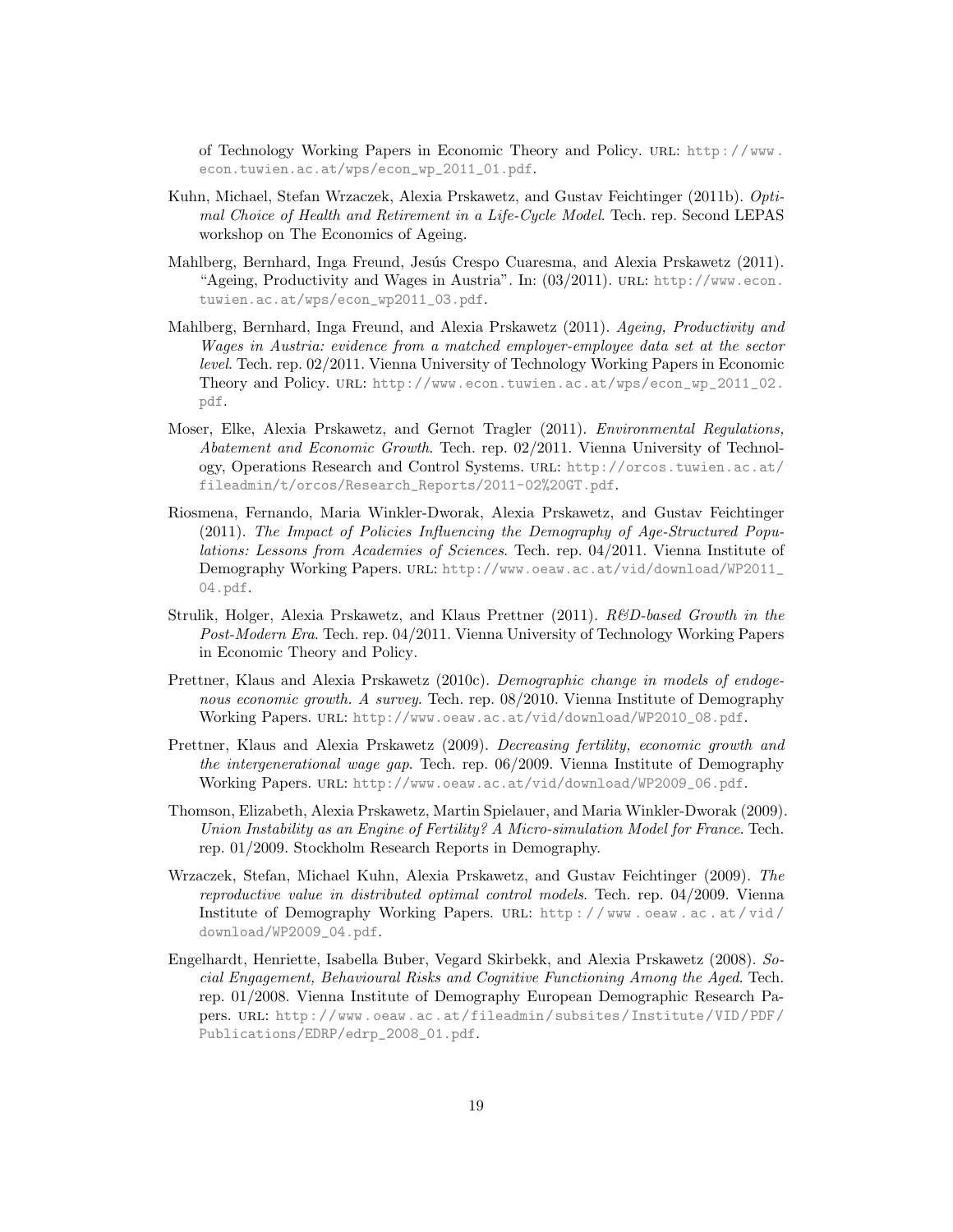- Aparicio Diaz, Belinda, Thomas Fent, Alexia Prskawetz, and Laura Bernardi (2007). Transition to parenthood: The role of social interaction and endogenous networks. Tech. rep. 05/2007. Vienna Institute of Demography Working Papers. url: [http://www.oeaw.](http://www.oeaw.ac.at/vid/download/WP2007_05.pdf) [ac.at/vid/download/WP2007\\_05.pdf](http://www.oeaw.ac.at/vid/download/WP2007_05.pdf).
- Feichtinger, Gustav, Maria Winkler-Dworak, Inga Freund, and Alexia Prskawetz (2007b). On the age dynamics of learned societies—taking the example of the Austrian Academy of Sciences. Tech. rep. 02/2007. Vienna Institute of Demography Working Papers. url: [http://www.oeaw.ac.at/vid/download/WP2007\\_02.pdf](http://www.oeaw.ac.at/vid/download/WP2007_02.pdf).
- Kuhn, Michael, Alexia Prskawetz, Stefan Wrzaczek, and Gustav Feichtinger (2007). Health, Survival and Consumption over the Life Cycle: Individual versus Social Optimum and the Role of Externalities. Tech. rep. 16. Rostocker Zentrum Diskussionspapiere. URL: [http://www.rostockerzentrum.de/content/publikationen/rz\\_diskussionpapier\\_](http://www.rostockerzentrum.de/content/publikationen/rz_diskussionpapier_16.pdf) [16.pdf](http://www.rostockerzentrum.de/content/publikationen/rz_diskussionpapier_16.pdf).
- Buber, Isabella, Alexia Prskawetz, Henriette Engelhardt, Franz Schwarz, and Rudolf Winter-Ebmer (2006). Survey of Health, Ageing and Retirement in Europe. SHARE. First Results for Austria. Tech. rep. 31. URL: [http://www.oeaw.ac.at/vid/publications/](http://www.oeaw.ac.at/vid/publications/p_reports.shtml) [p\\_reports.shtml](http://www.oeaw.ac.at/vid/publications/p_reports.shtml).
- Kim, Jungho and Alexia Prskawetz (2006). External Shocks, Household Consumption and Fertility in Indonesia. Tech. rep. 04/2006. Vienna Institute of Demography Working Papers. URL: [http://www.oeaw.ac.at/vid/p\\_vid-workingpapers.shtml](http://www.oeaw.ac.at/vid/p_vid-workingpapers.shtml).
- Prskawetz, Alexia, Marija Mamolo, and Henriette Engelhardt (2006). Reconsidering the relation between fertility and key fertility-related demographic behaviour across space and time. Tech. rep. 09/2006. Vienna Institute of Demography Working Papers. URL: [http://www.oeaw.ac.at/vid/download/WP2007\\_02.pdf](http://www.oeaw.ac.at/vid/download/WP2007_02.pdf).
- Aassve, Arnstein, Henriette Engelhardt, Francesca Francavilla, Abbi Kedir, Jungho Kim, Fabrizia Mealli, Letizia Mencarini, Stephen Pudney, and Alexia Prskawetz (2005). Poverty and fertility in less developed countries: a comparative analysis for Albania, Ethiopia, Indonesia and Vietnam. Tech. rep. 13/2005. ISER Working Paper Series, University of Essex.
- Dalton, Michael, Brian O'Neill, Alexia Prskawetz, Leiwen Jiang, and John Pitkin (2005). Population Ageing and Future Caron Emissions in the United States. Tech. rep. IR-05- 025. IIASA Interim Reports. url: <www.iiasa.ac.at>.
- Engelhardt, Henriette and Alexia Prskawetz (2005a). A Pooled Time-Series Analysis on the Relation Between Fertility and Female Employment. Tech. rep. 1. Vienna Institute of Demography European Demographic Research Papers. URL: [http://www.oeaw.ac.](http://www.oeaw.ac.at/vid/) [at/vid/](http://www.oeaw.ac.at/vid/).
- Engelhardt, Henriette and Alexia Prskawetz (2005c). Arbeitsmarkt und Demographie. Tech. rep. 02/2005. Vienna Institute of Demography Working Papers. url: [http://www.](http://www.oeaw.ac.at/vid/) [oeaw.ac.at/vid/](http://www.oeaw.ac.at/vid/).
- Heiland, Frank, Alexia Prskawetz, and Warren C. Sanderson (2005). Do the more-educated prefere smaller families? Tech. rep. 03/2005. Vienna Institute of Demography Working Papers. URL: <http://www.oeaw.ac.at/vid/>.
- Kim, Jungho, Henriette Engelhardt, Alexia Prskawetz, and Arnstein Aassve (2005). Does fertility decrease the welfare of households? An analysis of poverty dynamics and fertility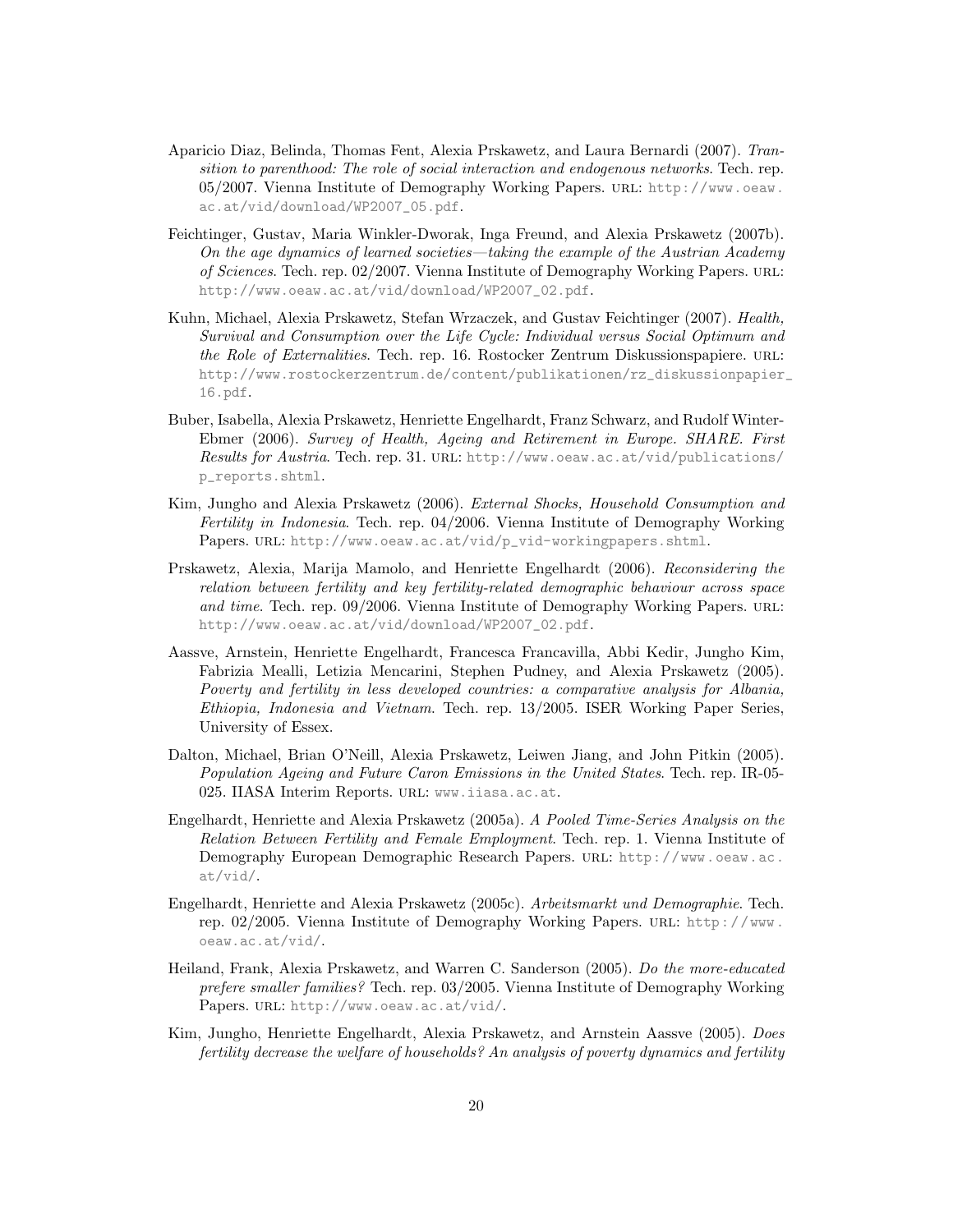in Indonesia. Tech. rep. 06/2005. Vienna Institute of Demography Working Papers. url: [http://www.oeaw.ac.at/vid/p\\_vid-workingpapers.shtml](http://www.oeaw.ac.at/vid/p_vid-workingpapers.shtml).

- Prskawetz, Alexia, Tomas Kögel, Warren C. Sanderson, and Sergei Scherbov (2004a). The Effects of Age Structure on Economic Growth: An Applicaton of Probabilistic Forecasting in India. Tech. rep. 03/2004. Vienna Institute of Demography Working Papers. URL: <http://www.oeaw.ac.at/vid/>.
- Prskawetz, Alexia, Barbara Zagaglia, Thomas Fent, and Vegard Skirbekk (2004b). Decomposing the Change in Labour Force Indicators over Time. Tech. rep. 1. Vienna Institute of Demography European Demographic Research Papers. url: [http://www.oeaw.ac.](http://www.oeaw.ac.at/vid/) [at/vid/](http://www.oeaw.ac.at/vid/).
- Skirbekk, V, H.P. Kohler, and A. Fürnkraz-Prskawetz (2003). Completing Education and the Timing of Births and Marriage: Findings from a Birth-Month Experiment in Sweden. Tech. rep. WP-2003-017. MPIDR Working Papers. url: [http://www.demogr.mpg.de/](http://www.demogr.mpg.de/papers/working/wp-2003-017.pdf) [papers/working/wp-2003-017.pdf](http://www.demogr.mpg.de/papers/working/wp-2003-017.pdf).
- Billari, Francesco C, Alexia Prskawetz, and Johannes Fürnkranz (2002). The cultural evolution of age-at-marriage norms. Tech. rep. WP-2002-018. MPIDR Working Papers. url: <http://www.demogr.mpg.de/Papers/Working/wp-2002-018.pdf>.
- Borgoni, Riccardo, Ulf-Christian Ewert, and Alexia Prskawetz (2002). How important are household demographic characteristics to explain private car use patterns? A multilevel approach to Austrian data. Tech. rep. WP 2002-006. Max Planck Institute for Demographic Research. url: [http://www.demogr.mpg.de/Papers/Working/wp- 2002-](http://www.demogr.mpg.de/Papers/Working/wp-2002-006.pdf) [006.pdf](http://www.demogr.mpg.de/Papers/Working/wp-2002-006.pdf).
- Fürnkranz-Prskawetz, Alexia, Jiang Leiwen, and Brian C O'Neill (2002). Demographic composition and projections of car use in Austria. Tech. rep. WP-2002-034. MPIDR Working Papers. url: <http://www.demogr.mpg.de/papers/working/wp-2002-051.pdf>.
- Helmenstein, Christian, Alexia Prskawetz, and Yuri Yegorov (2002). Wealth and Cohort Size: Stock Market Boom or Bust Ahead? Tech. rep. WP-2002-051. MPIDR Working Papers. URL: <http://www.demogr.mpg.de/papers/working/wp-2002-051.pdf>.
- Hoem, Jan M., Alexia Prskawetz, and Gerda R. Neyer (2001b). Autonomy or conservative adjustment? The effect of public policies and educational attainment on third births in Austria. Tech. rep. WP 2001-016. Max Planck Institute for Demographic Research. url: <http://www.demogr.mpg.de/Papers/Working/WP-2001-016.pdf>.
- Billari, Francesco C, Johannes Fürnkranz, and Alexia Prskawetz (2000). Timing, Sequencing and Quantum of Life Course Events: a Machine Learning Approach. Tech. rep. WP 2000-010. Max Planck Institute for Demographic Research. url: [http://www.demogr.](http://www.demogr.mpg.de/Papers/Working/WP-2000-010.pdf) [mpg.de/Papers/Working/WP-2000-010.pdf](http://www.demogr.mpg.de/Papers/Working/WP-2000-010.pdf).
- Lutz, Wolfgang, Sergei Scherbov, Alexia Fürnkranz-Prskawetz, Maria Dworak, and Gustav Feichtinger (2000). "Population, Natural Resources and Food Security Lessons from Comparing Full and Reduced Form Models". In: (IR-00-038). url: [http://www.iiasa.](http://www.iiasa.ac.at/cgi-bin/pubsrch?IR00038) [ac.at/cgi-bin/pubsrch?IR00038](http://www.iiasa.ac.at/cgi-bin/pubsrch?IR00038).
- Fürnkranz-Prskawetz, Alexia, Jan Michael Hoem, and Gerda Neyer (1999b). Third births in Austria: The effect of public policies, educational attainment and labour-force attachment. Tech. rep. 2162. CEPR Discussion Papers.